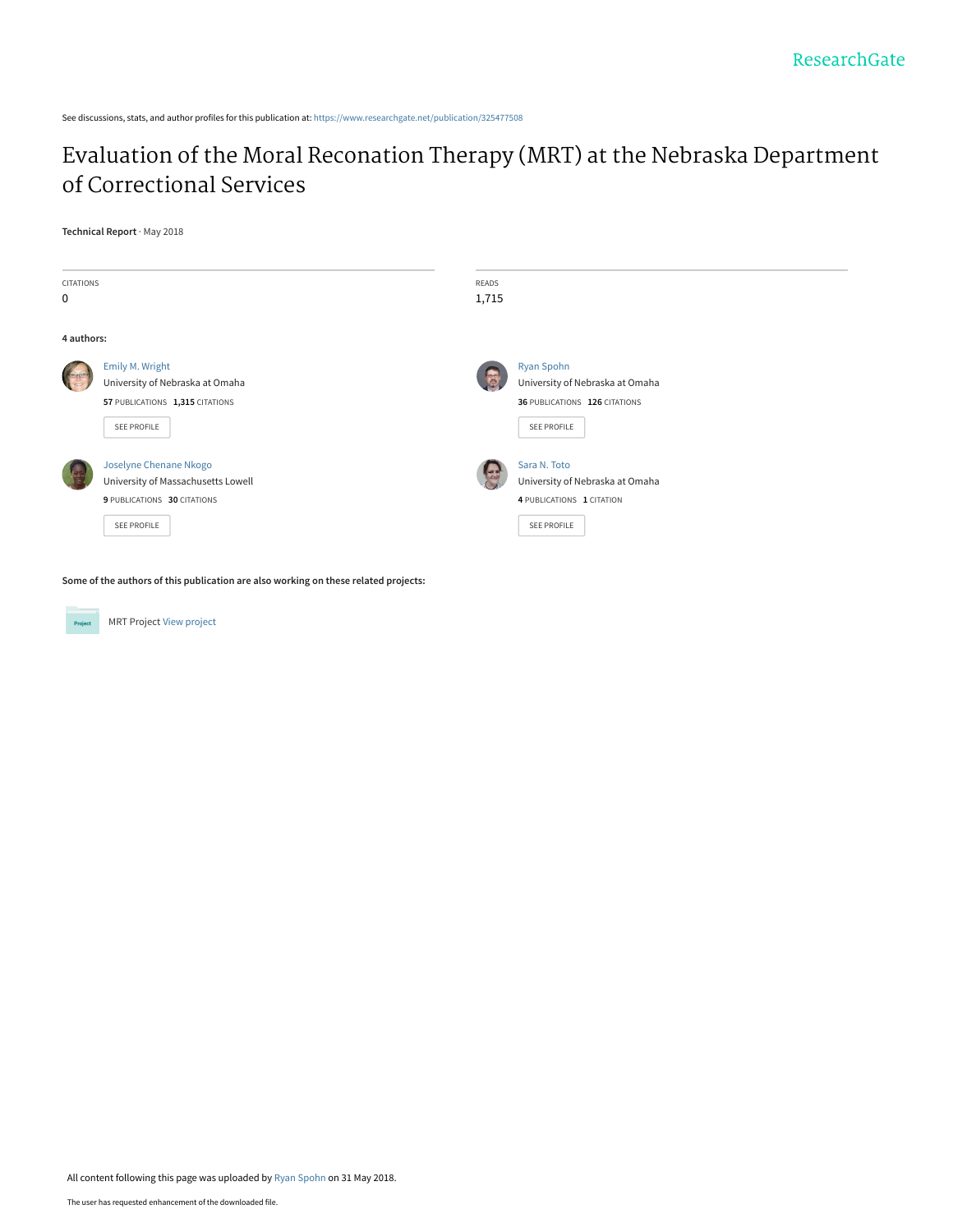

# Evaluation of the Moral Reconation Therapy (MRT) at the Nebraska Department of Correctional Services

# **Results Summary**

Emily M. Wright, Ph.D., Associate Director Ryan Spohn, Ph.D., Director Joselyne Chenane, M.S., Research Associate Sara N. Toto, M.A., Research Associate

> *Nebraska Center for Justice Research University of Nebraska, Omaha 2018*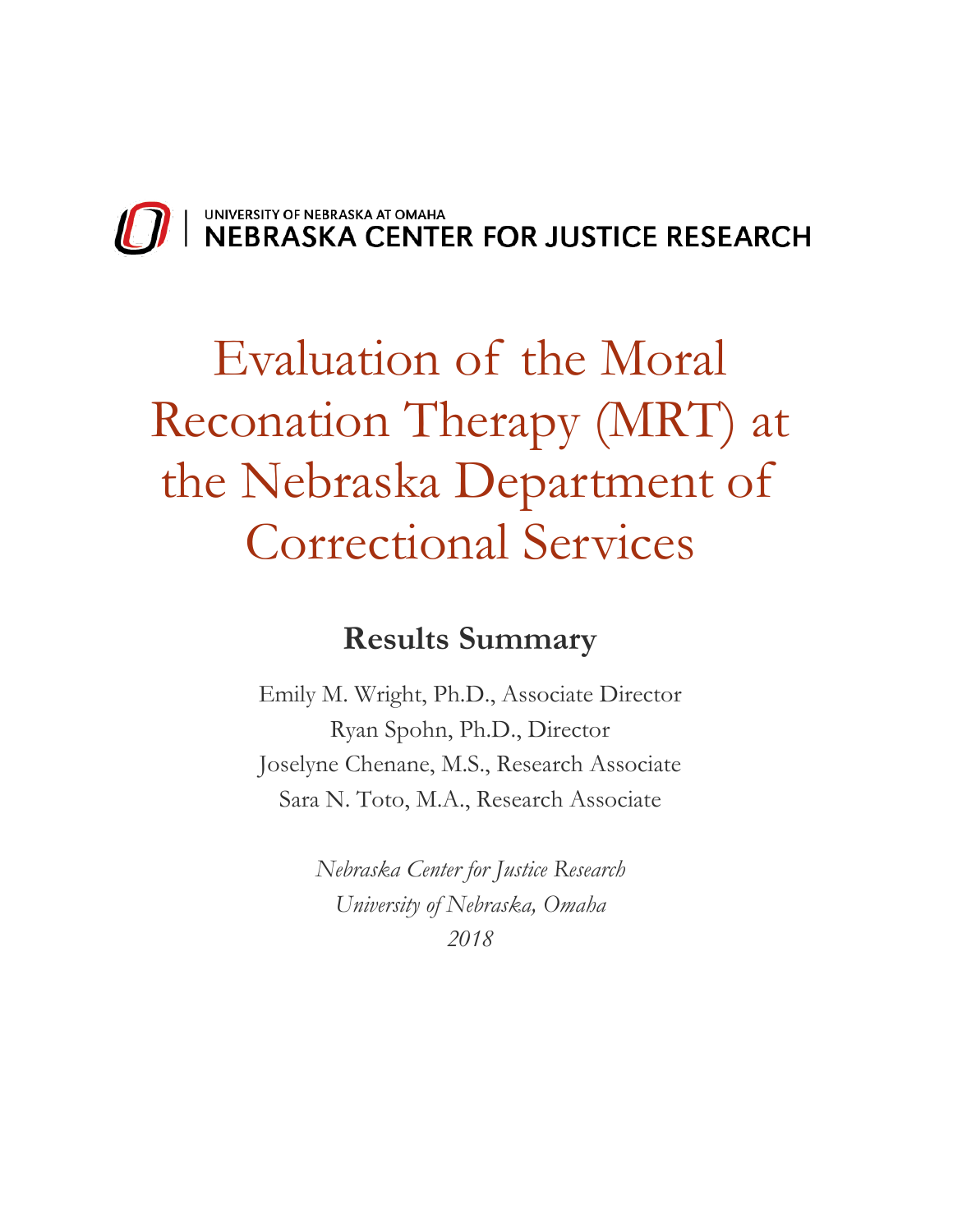# Table of Contents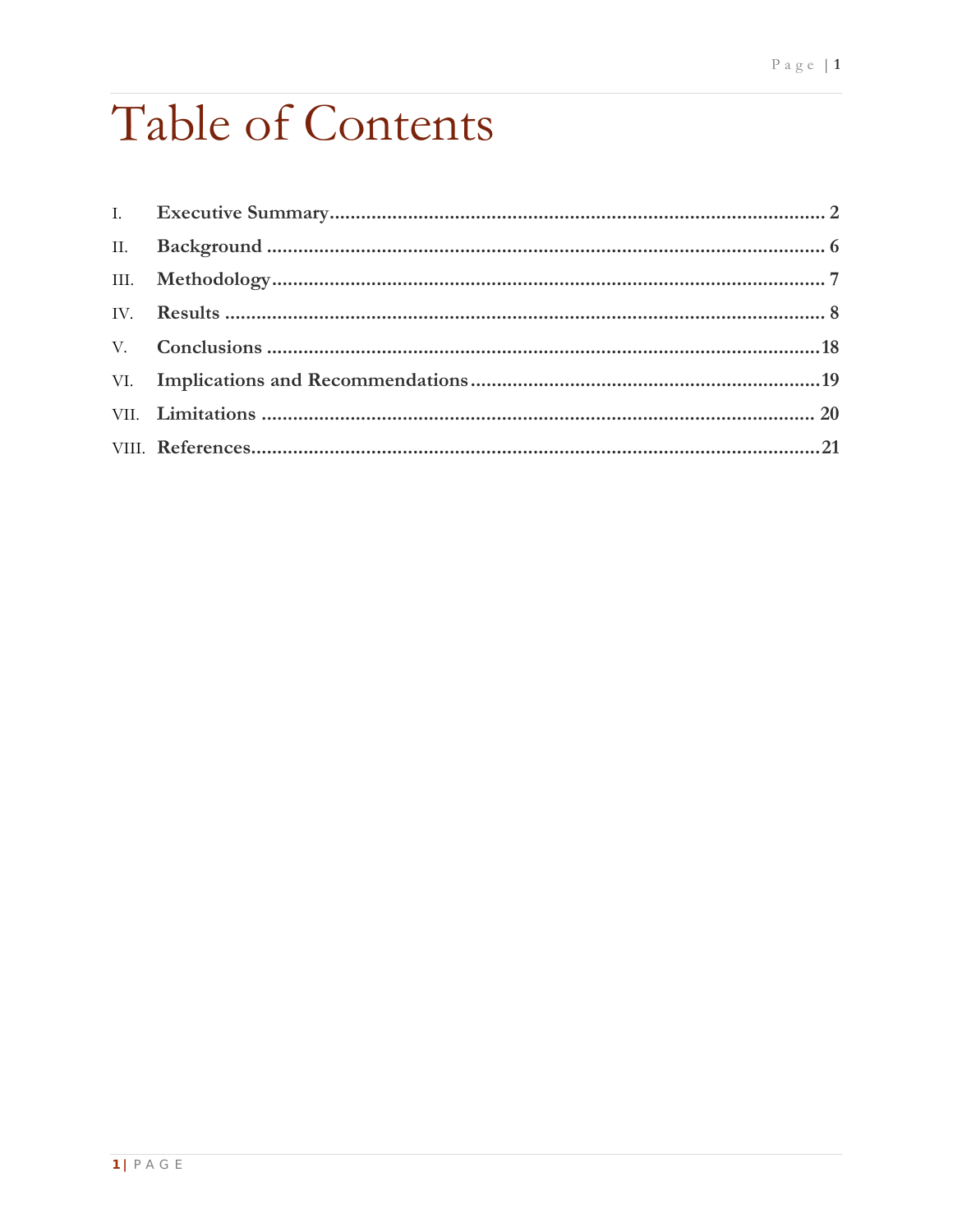# <span id="page-3-0"></span>Executive Summary

This project evaluated the Moral Reconation Therapy (MRT) program that is used in the Nebraska Department of Correctional Services (NDCS). The goals of the project were to provide feedback to NDCS regarding: 1. The NDCS facilities that successfully provide MRT services to inmates; 2. Whether MRT participation reduces institutional misconducts and recidivism among inmates; 3. Whether MRT program participation is related to inmates' participation in other types of programming; and 4. The characteristics of inmates who participate in and complete MRT programming. The findings from the evaluation are presented below, and recommendations are provided as well.

**Data and Methodology:** This evaluation examined quantitative data provided by the Nebraska Department of Correctional Services (NDCS) and includes inmates who participated in an MRT program in any of the 10 facilities under NDCS supervision from October 2015 through February 2017. This included 9,306 inmates – 1,418 of whom were in the MRT group, and 7,888 who did not participate in the MRT program (referred hereafter as the "comparison group"). The MRT group includes inmates who participated in any of the 13 MRT steps during this timeframe, according to NDCS records.

## **Which NDCS Facilities Provide MRT Programming to the Most Inmates?**

Because many inmates are transferred across NDCS facilities for various reasons, we examined MRT program completion by the facility in which inmates were initially received and by the facility in which misconduct occurred. Analyses revealed that Tecumseh State Correctional Institution and the Nebraska Correctional Center for Women have the highest proportion of inmates completing MRT programming compared to all other NDCS facilities.



## **Highest Percentages of Inmates Completing MRT**

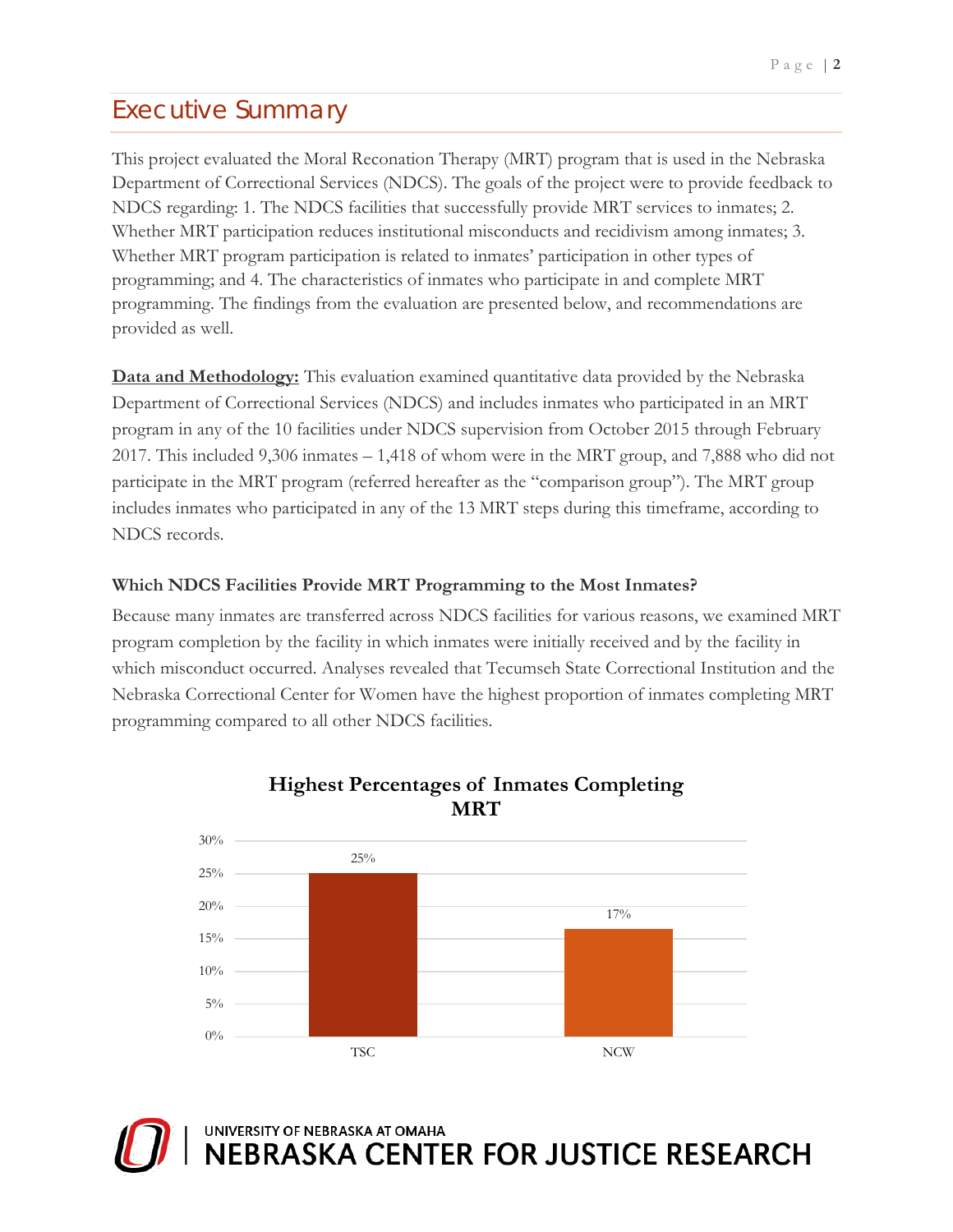### **Does MRT Participation Reduce Institutional Misconducts and Recidivism?**

It is very important to determine the temporal order between MRT program participation and misconducts or parole violation, primarily because many inmates begin the MRT program *after* they misbehave. The results of this evaluation show that MRT program participation is related to lower Class 1 and Class 2 misconducts, as well as parole revocations – and this is relative to both the comparison group *and* the MRT participants who engaged in misbehavior *prior to* entering the program. We found that rates of misconduct and parole violations after inmates entered into the MRT program were less than 10%, with rates 2-3 times higher among the comparison group and MRT group who engaged in misbehavior prior to entering into the program. Additionally, completing 2/3 steps of the program appears to exert the most drastic reduction in all outcomes among the MRT group.



**Parole Revocations Before and After MRT** 

# **Class 1 Misconducts Before and After MRT**



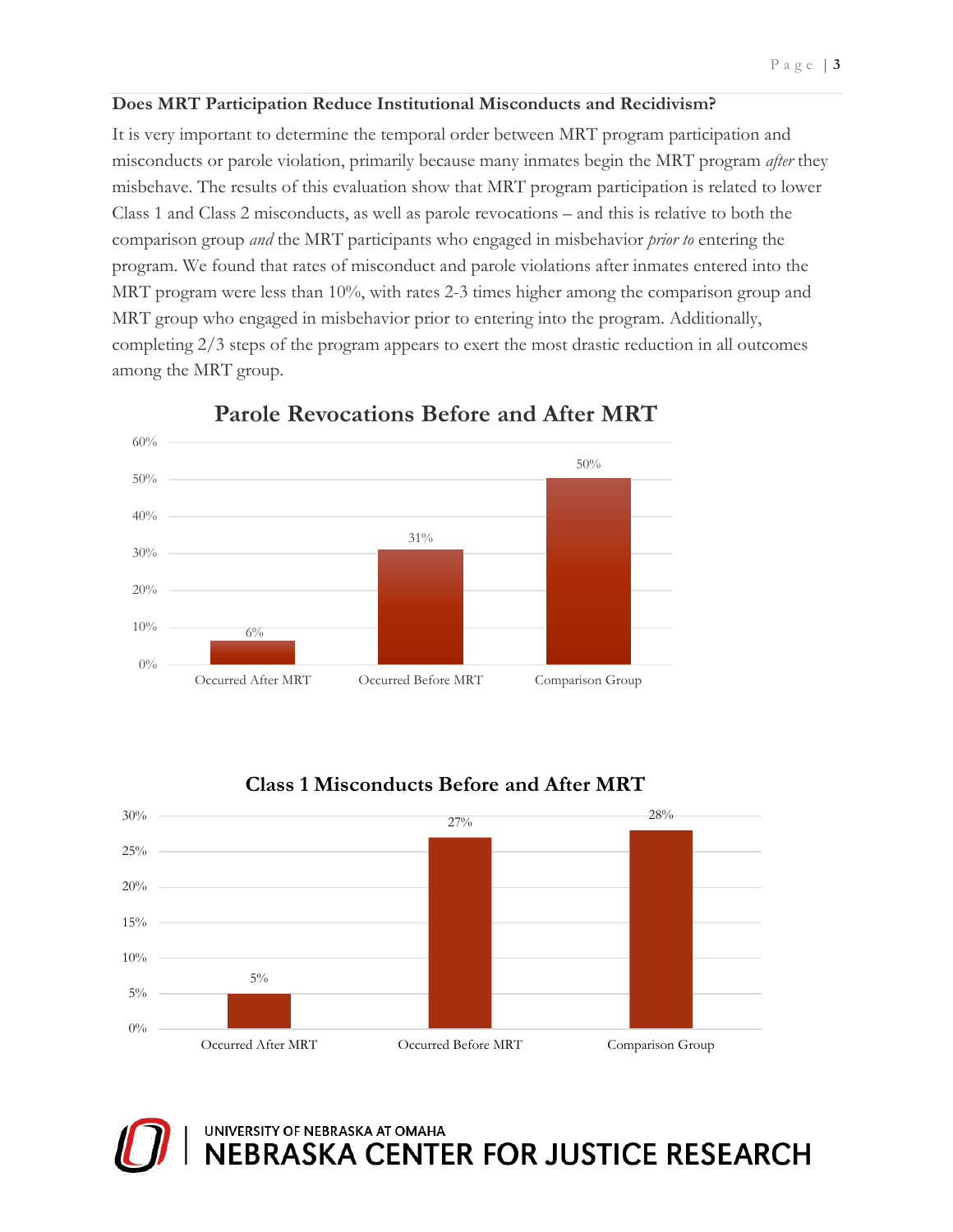

## **Class 2 Misconducts Before and After MRT**

## **Is MRT Program Participation Related to Participation in Other Types of Programming?**

We found that over 40% of those who completed the MRT program also participated in other clinical programming offered at NDCS**.**



## **Program Participation Among MRT Completors**

UNIVERSITY OF NEBRASKA AT OMAHA<br>NEBRASKA CENTER FOR JUSTICE RESEARCH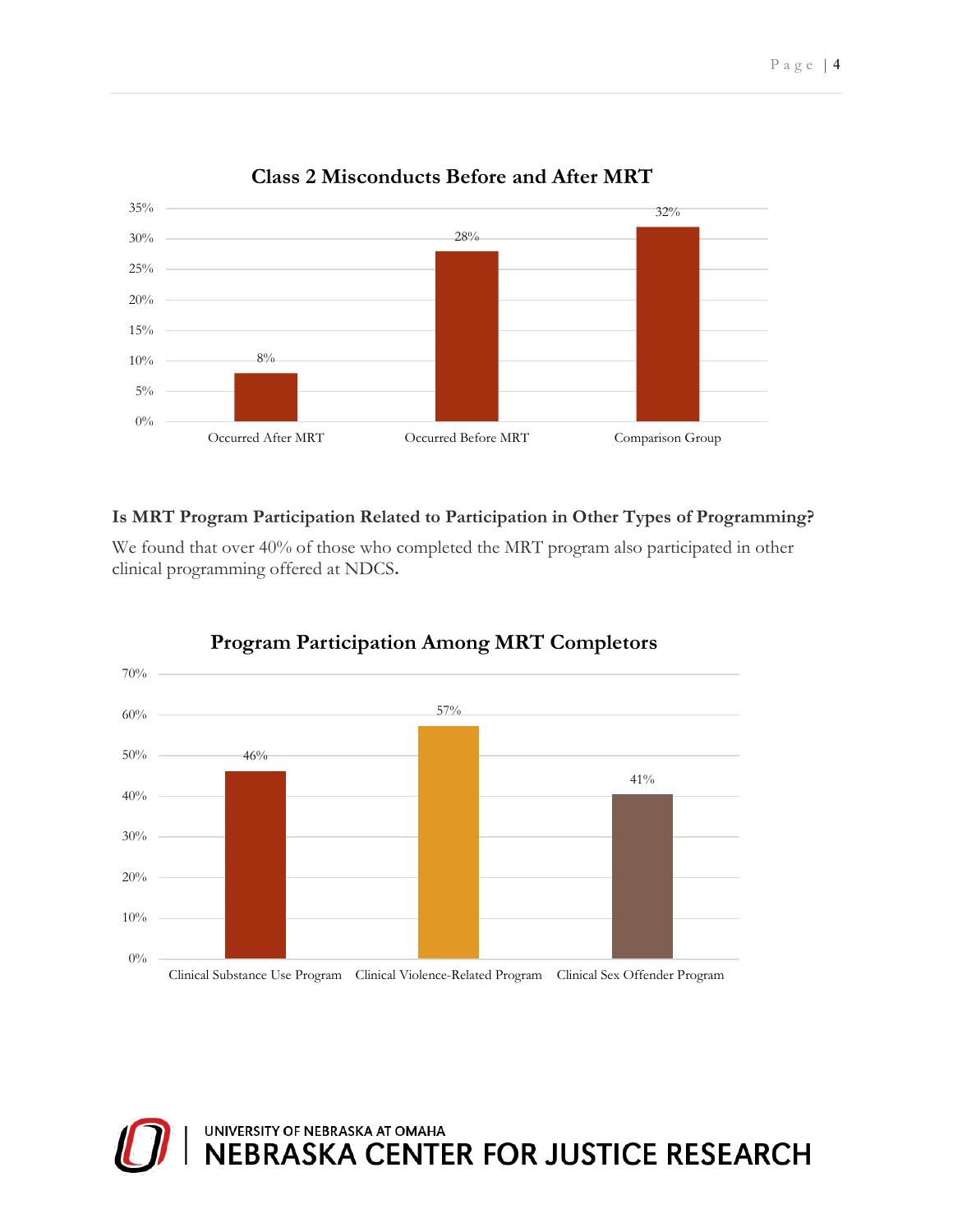#### **What are the Characteristics of Inmates who Participate In and Complete MRT?**

MRT participants who start the program are most likely to be female, black, and have a prior NDCS placement, while those who finish the program are likely to be male, white, and have a prior NDCS placement.



**Characteristics of Those who Started v. Completed MRT**

## Recommendations

Three recommendations follow from the results of this study:

1. NDCS should continue providing the MRT program at its facilities, since the results of this study suggest that the MRT program is associated with lower levels of misbehavior among inmates.

2. The results suggest that participants who complete 2/3 of the MRT steps (7-8 steps) might see a precipitous decline in misbehavior. NDCS should focus on attempting to keep participants in the MRT program (reduce dropouts) so that they can proceed through the steps in order to realize these benefits of the program.

3. NDCS should focus on trying to keep women and minority inmates from dropping out of the program before completing it.

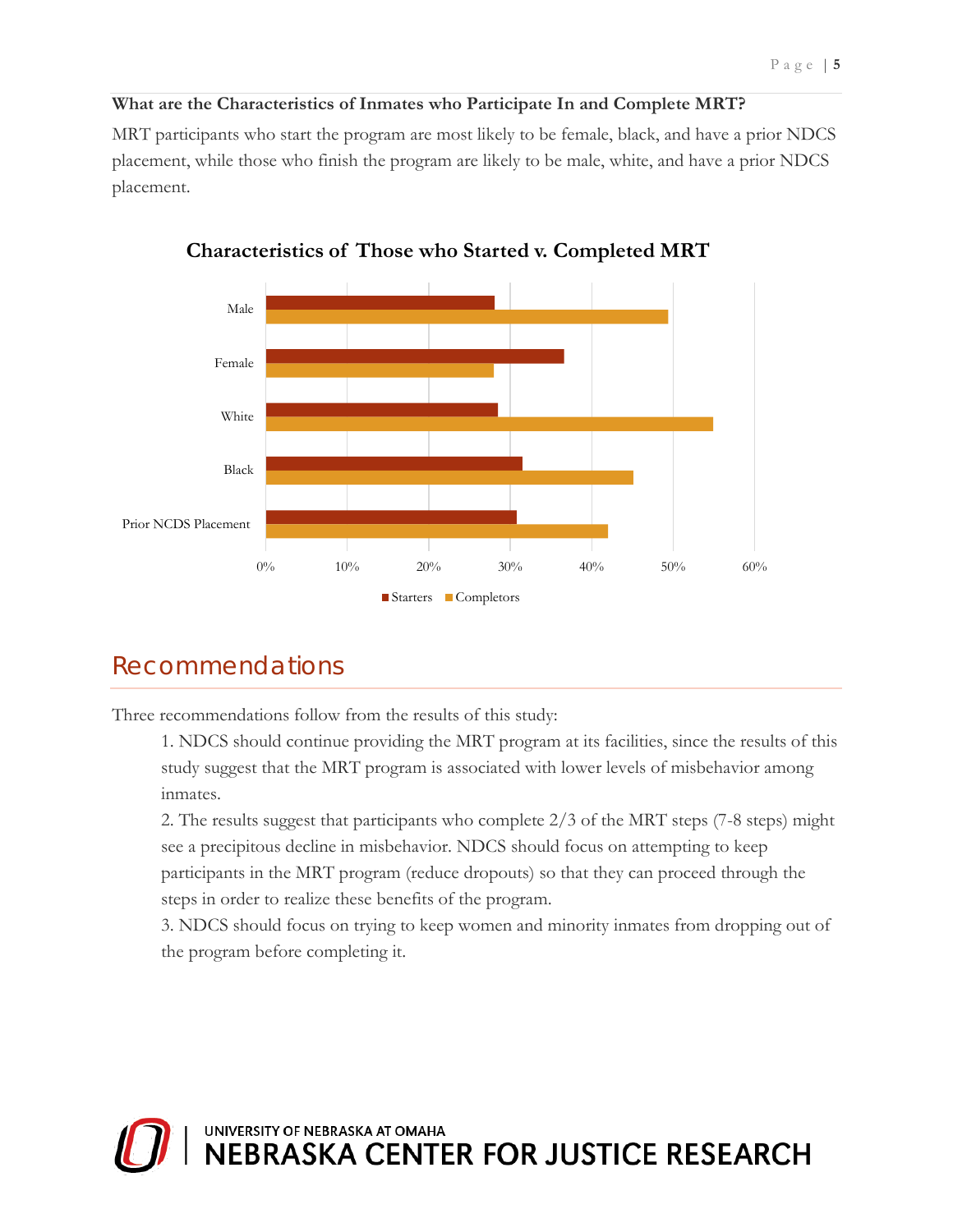## <span id="page-7-0"></span>Background

#### **The MRT Program**

Moral Reconation Therapy (MRT) is based on a simplified personality theory that combines components from Erikson and Loevinger's ego development, Maslow's hierarchy of needs, Kohlberg and Piaget's moral development theories, and work by Carl Jung (Little & Robinson, 1988). MRT participants are introduced to these theoretical concepts through lecture, individual discussion, treatment manuals, and workbooks. According to the creators of MRT, "The personality theory proposes that people form their personalities through a progressive accumulation of beliefs, attitudes, and habits that layer themselves over the 'Inner Self,' the essential essence of the person" (Little & Robinson, 1988, p. 139). This perspective posits that personalities are resistant to change. Therefore, when the personality obscures the person's positive potential as a human (i.e., the Inner Self), defense mechanisms, such as criminal or delinquent behavior, are produced in order to maintain the personality.

The primary goal of MRT is the moral development of the client. The therapy identifies 13 stages of moral development and explains that these stages exist on a continuum. A series of treatment steps parallel these stages. It is anticipated that treatment results in moral development; as individuals progress through the treatment steps, they will begin to act in a manner consistent with more sophisticated levels of moral reasoning, ultimately, lowering recidivism and other negative outcomes (e.g., Ferguson & Wormith, 2013). The steps involve fundamental issues related to: Honesty (step 1), Trust (step 2), Acceptance (step 3), Awareness (step 4), Healing Relationships (step 5), Helping Others (step 6), Goal Setting and Identity Formation (step 7), Consistency Between Short and Long-Term Goals (step 8), Never Give(ing) Up (step 9), Maintain Positive Change (step 10), Backsliding and Firm Commitments (step 11), Setting Appropriate Goals (step 12), and Moral Refinements, Going Further (steps 13-16) (Little & Robinson, 2009).

#### **The Evidence of MRT**

Evidence regarding MRT has typically been positive. MRT clients have shown improvements across a wide range of outcomes (e.g., recidivism, prison locus of control, life purpose, short sensation seeking, perceived social support; Burnette, Leonard, Robinson, Swan, & Little, 2004; Burnette, Prachniak, Leonard, Robinson, Swan, & Little, 2005; Little, 2000; 2001; 2004; 2005; 2006). For example, Kirchner & Kirchner (2008) demonstrated that MRT reduced felony drug offenses, and improved sobriety among participants. In a related study, Boston and Meier (2001) found that former offenders who sought and received MRT had significantly fewer new arrests in the six months following their last contact with the program than did former offenders who had not received such treatment (i.e., comparison group). Significant differences were also observed regarding re-indictments and for the most stringent of recidivism measures: reconvictions (Boston & Meier, 2001).

Despite the strong evidence supporting the MRT program, mixed evidence also exists (Little et al., 2010). In attempts to better understand the implications of the MRT program on future behavior, a number of reviews and meta-analyses have been conducted. The results from these studies were bleaker than the studies published on a single site evaluation. Most notably, Ferguson and Wilson's (2013) meta-analysis of 33 studies demonstrated a positive significant association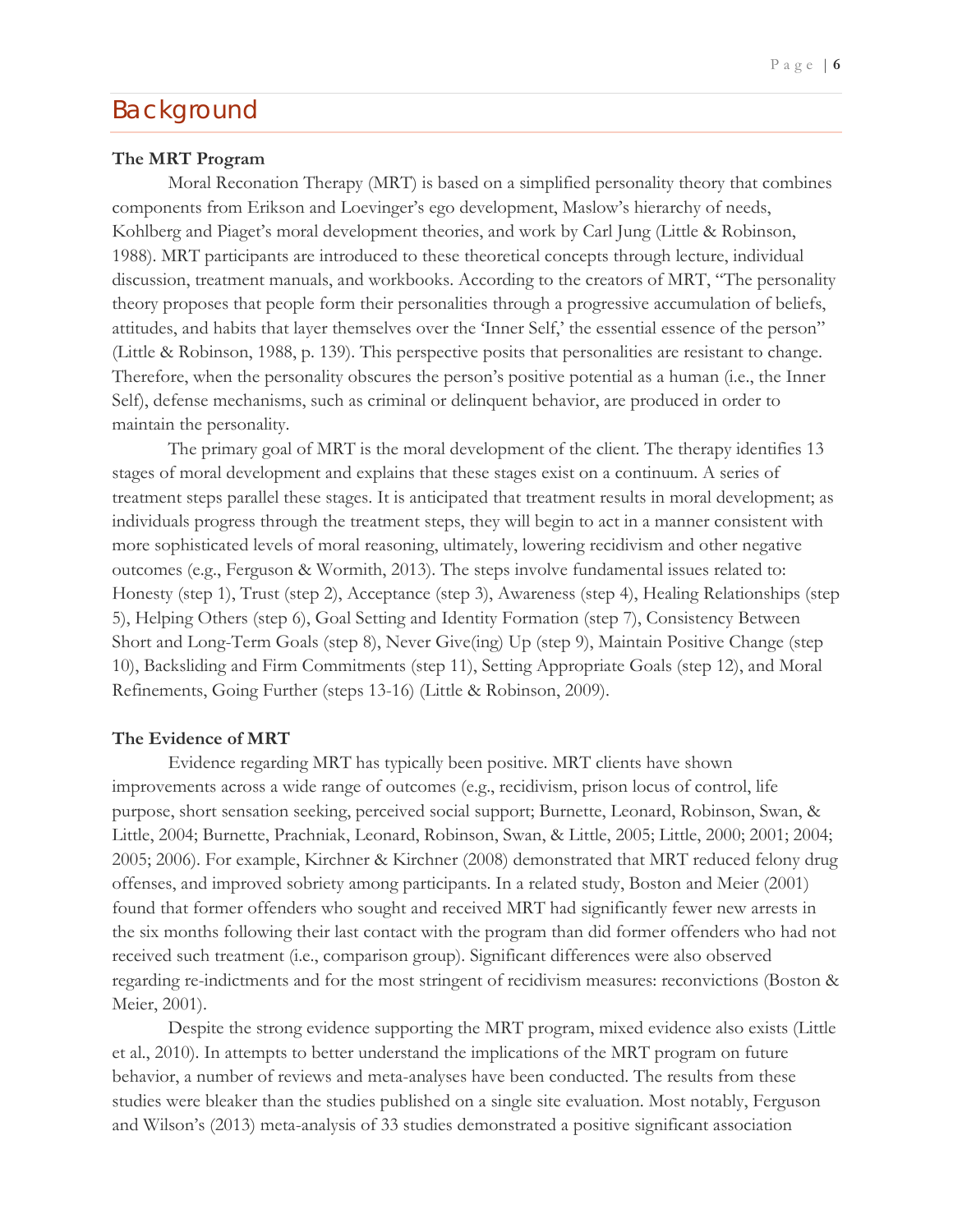between recidivism rates and MRT participation, however, the effect sizes were small and possibly attributed to large sample sizes. In another review, Wilson and colleagues (2005) found a mean effect size of .33, which is substantively meaningful (i.e., .20 and below are small effect sizes), however, as the authors noted, the main reason they found this effect was derived from the inclusion criteria. That is, they only included studies based on the following criteria: 1) study must have evaluated an intervention based on a cognitive-behavioral model administered in a group with highly structured treatment protocol for reducing criminal behaviors, 2) must have included a comparison group that received no treatment, a non-cognitive-behavioral intervention, or other treatment, 3) study participants must have been under the supervision of the criminal or juvenile justice system, 4) must report a post-program measure of criminal behavior, and 5) treatment was delivered after 1979. Based on this strict criteria, the authors concluded what while the theoretical underpinnings of MRT appear to work as intended, perhaps most important is the implementation of the program.

Indeed, others who have found a null relationship have come to similar conclusions of Wilson and colleagues (2005) in the recognizing the importance of implementation fidelity. For example, Little and colleagues (2010) tested the longitudinal effect of MRT on DUI recidivism and found no significant differences between treatment and comparison groups. The authors concluded that not enough time for recidivism was captured (only 2 years) and therefore no significant differences were found across groups. They argued that recidivism would be higher after 10 years, which would have allowed them to test the groups more accurately. In a study looking at the effects of MRT on a sample of juvenile delinquents, Armstrong (2003) found the risk of recidivism for the treatment group was not significantly different from the risk of recidivism for the control group. The author highlighted several implementation issues as the source leading to the null relationship, including, inconsistencies across implementation dates, how a participant comes to participate (e.g., voluntary versus assigned), and the amount of treatment exposure all.

In sum, MRT appears to be a meaningful and hopeful program intended at limiting problematic behaviors of prior offenders such as substance abuse and recidivism. In general, the extant literature is promising as most studies have demonstrated at least minimal treatment effects on behavior (Fergunson & Wormith, 2013). However, ambiguity surrounding the true relationship remains, as inconsistencies in program implementation have made clear interpretations of the treatment effect difficult. Thus, in order to come to a definitive conclusion, future MRT programs should seek to systematically implement the program as it was originally intended (Little & Robinson, 1988).

## <span id="page-8-0"></span>Methodology

The purpose of this study was to evaluate the MRT program as it is implemented at the Nebraska Department of Correctional Services (NDCS). Data for this project were provided by NDCS and includes inmates who participated in an MRT program in any of the 10 facilities under NDCS supervision from October 2015 through February 2017. This included 9,306 inmates – 1,418 of whom were in the MRT group, and 7,888 who did not participate in the MRT program (referred hereafter as the "comparison group") across facilities. The MRT group includes inmates who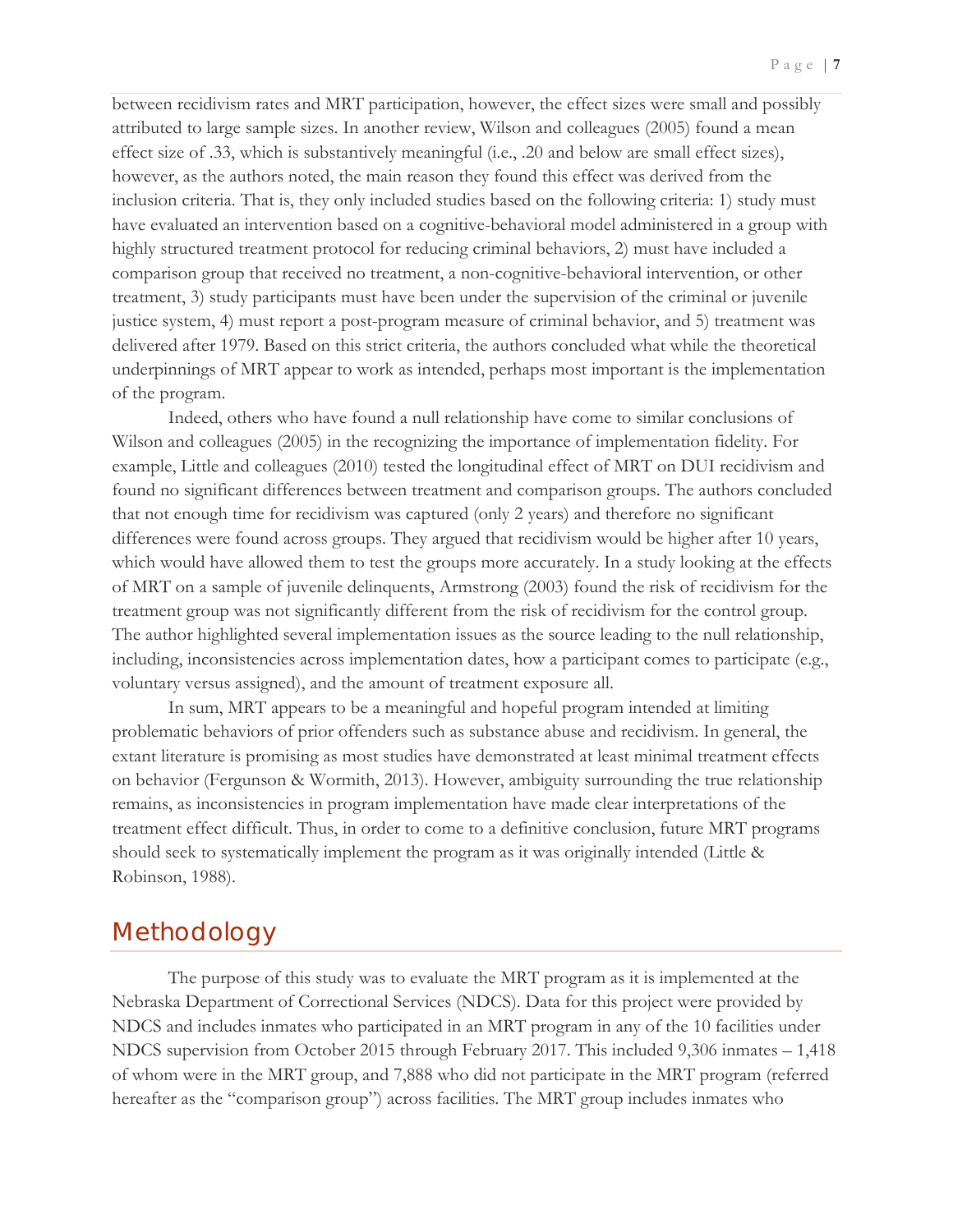participated in any of the 13 MRT steps during this timeframe, according to NDCS records. This project sought to provide feedback to NDCS regarding:

1. Which facilities are successfully providing MRT services to inmates;

2. Whether MRT participation reduces institutional misconducts and recidivism among inmates;

3. Whether MRT program participation is related to inmates' participation in other types of programming; and

4. The characteristics of inmates who participate in and complete MRT programming. The results are detailed below.

## <span id="page-9-0"></span>**Results**

#### **Characteristics of MRT Participants versus Comparison Group (no MRT)**

Before answering the specific questions above, we first provide a description of the MRT and comparison groups. Table 1 shows the characteristics of all 1,418 MRT participants in the sample, pooled across facilities. As demonstrated, the majority of MRT participants are male (77%) and either white (58%) or black (27%). Almost 38% had been previously incarcerated in an NDCS facility. Many participants of MRT (37%) also participated in a clinical substance use program, followed by a clinical violence-related program (7%), and a clinical sex offender program (3%). About 16% of MRT participants were parole eligible during the October 2015 – February 2017 timeframe of this study, and 31% were in restrictive housing at some point. Approximately 95% of the MRT participants were incarcerated on charges for a felony and 5% were incarcerated for a misdemeanor offense. Overall, 31% of MRT participants engaged in a Class 1 misconduct charge within the facility, while 36% of the participants engaged in a Class 2 misconduct charge, while 32% engaged in no misconduct at all. Regarding parole revocations, 37% of MRT participants violated their parole while approximately 63% did not.

We examined the characteristics of the MRT group relative to the comparison group (who had not participated in MRT at any point) and found that the two groups differed significantly on many variables. In contrast to the comparison group, the MRT group consisted of more females, black inmates, and more inmates who had a prior NDCS incarceration. The comparison group was significantly older on average and comprised more Hispanic participants. MRT participation also appears to be highly related to other program participation – significantly more MRT participants also participated in a clinical substance use program, violence-related program, or sex offender program than the comparison group. Additionally, significantly more inmates in the MRT group had been convicted of a felony offense and had been in restrictive housing. More inmates in the comparison group had committed a misdemeanor offense upon entry into NDCS.

Regarding outcomes, significantly more inmates in the MRT group engaged in Class 1 and Class 2 misconducts than inmates in the comparison group, while significantly more of the inmates in the comparison group did not engage in any misconduct. The MRT group, however, had significantly lower rates of parole revocations. We found that many inmates begin participating in MRT *following* a misconduct or revocation, however, so we caution against taking these results to mean that MRT participation *leads to* inmates' misbehavior: it is very possible that misbehavior leads to joining the MRT program instead. We will discuss these results shortly, in Table 2.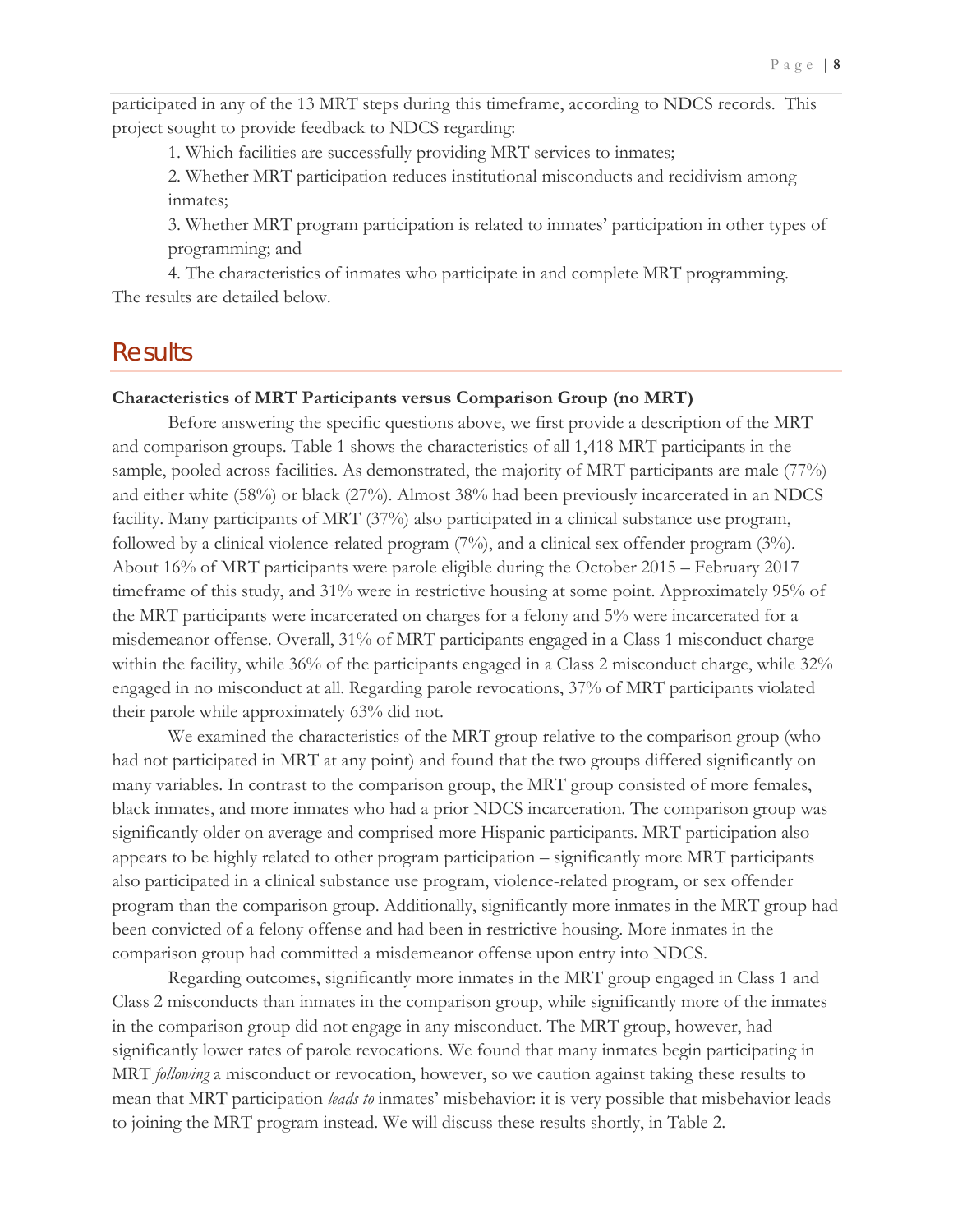|                                      | <b>MRT</b><br>Participants<br>(0/0) | Comparison<br>(No MRT)<br>(0/0) | Significantly<br>Different? |
|--------------------------------------|-------------------------------------|---------------------------------|-----------------------------|
| Demographics                         |                                     |                                 |                             |
| Male                                 | 77.8                                | 90.2                            | Yes                         |
| Female                               | 22.2                                | 9.8                             | Yes                         |
| Age                                  | 36.36                               | 39.30                           | Yes                         |
| White                                | 58.0                                | 57.7                            |                             |
| <b>Black</b>                         | 27.5                                | 25.0                            | Yes                         |
| Hispanic                             | 8.7                                 | 11.8                            | Yes                         |
| Native American                      | 4.1                                 | 4.1                             |                             |
| Asian                                | 0.5                                 | 0.7                             |                             |
| Other                                | 1.0                                 | 0.6                             |                             |
| Prior NDCS Placement                 | 37.6                                | 34.7                            | Yes                         |
|                                      |                                     |                                 |                             |
| <b>Institutional Programs</b>        |                                     |                                 |                             |
| Clinical Substance Use<br>Program    | 37.1                                | 0.0                             | Yes                         |
| Clinical Violence-Related<br>Program | 7.8                                 | 0.0                             | Yes                         |
| Clinical Sex Offender<br>Program     | 2.6                                 | 0.0                             | Yes                         |
|                                      |                                     |                                 |                             |
| <b>Institutional Factors</b>         |                                     |                                 |                             |
| Felony Offense                       | 94.8                                | 93.0                            | Yes                         |
| Misdemeanor Offense                  | 5.2                                 | 7.0                             | Yes                         |
| Parole Eligible                      | 16.1                                | 16.8                            |                             |
| <b>Restrictive Housing</b>           | 31.5                                | 27.4                            | Yes                         |
|                                      |                                     |                                 |                             |
| <b>Outcomes</b>                      |                                     |                                 |                             |
| Class 1 Misconduct                   | 31.4                                | 28.2                            | Yes                         |
| Class 2 Misconduct                   | 36.5                                | 32.3                            | Yes                         |
| No Misconduct                        | 32.0                                | 39.3                            | Yes                         |
| Parole Revocation                    | 37.3                                | 50.2                            | Yes                         |
| No Parole Revocation                 | 62.7                                | 49.8                            | Yes                         |
|                                      | $n=1,418$                           | $n = 7,888$                     |                             |

**Table 1. Characteristics of MRT Participants**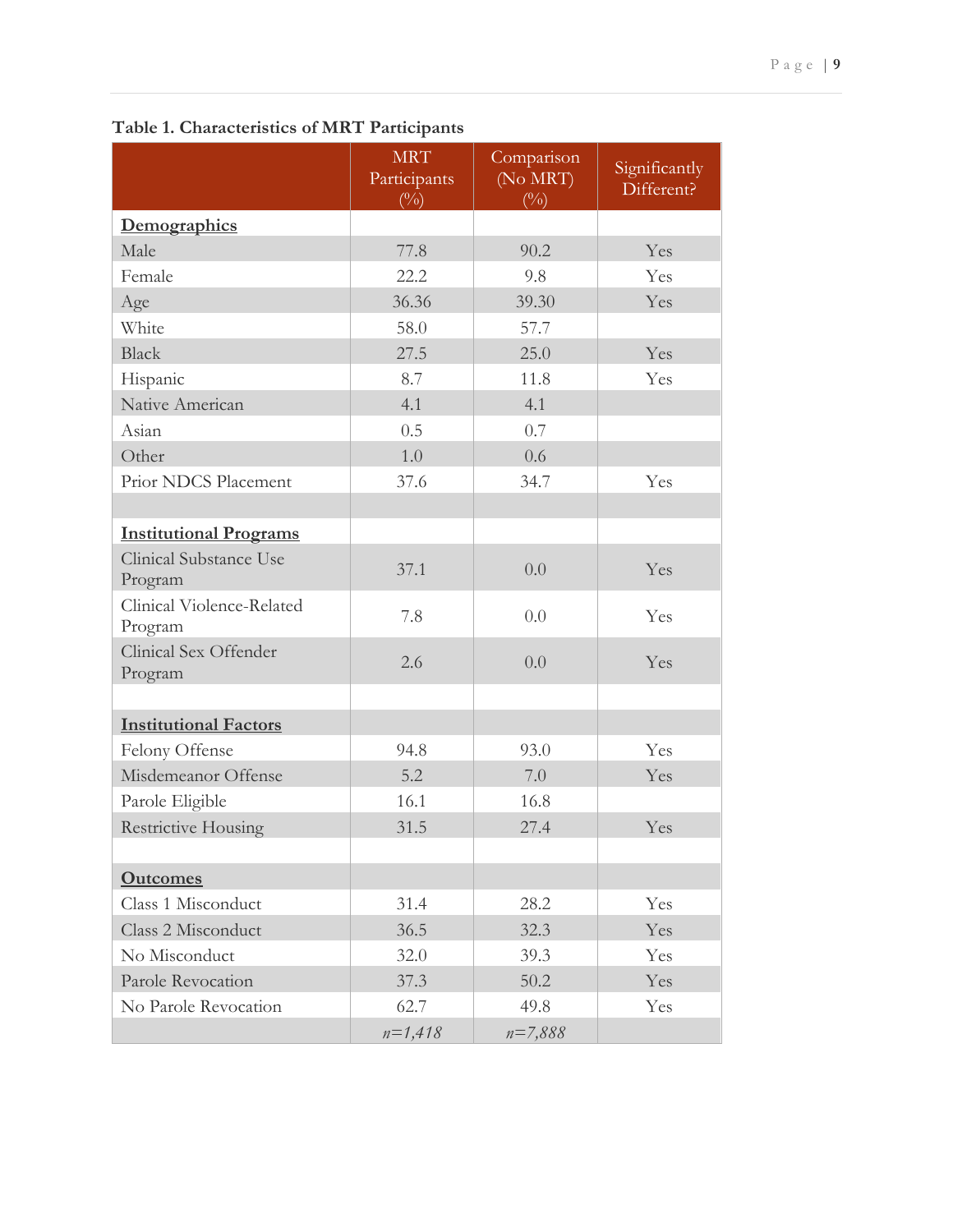#### **Completion Rates**

Figure 1 shows that between October 2015 and February 2017, 30% (about 425 inmates) of the 1,418 MRT program participants completed at least one-third of the program (i.e.,  $1 - 4$  steps). Approximately 44% (623 inmates) successfully completed all 13 steps of the program. It is important to note that MRT program participation can be "rolling," with inmates coming into and leaving the program very fluidly – upon transfer or parole, for example. They may be allowed to "pick up where they left off" when they move to a different facility or return to prison – to capture this fluidity, Figure 1 shows the MRT participants' last completed MRT step, as depicted in NDCS records.

#### **Figure 1.**



## MRT Program by Proportion of Steps Completed  $(n=1,418)$

#### **Completion Rate by Facility**

When examining the percentage of MRT program completion across facilities where the inmate was initially received (see Figure 2), Tecumseh State Correctional Institution (TSC) has the highest proportion of inmates completing MRT (25%) compared to all other facilities, followed by the Nebraska Correctional Center for Women (NCW (17%).

Because inmates are transferred between NDCS facilities for various purposes, however, and because they can enter and exit the MRT programs on a rolling basis, we also examined MRT completion rates by the institution in which a misconduct occurred. Figure 3 shows that when the data are filtered by the site of the misconduct, the Nebraska State Penitentiary (NSP) has the highest percentage of inmates completing MRT (18%), followed by NCW (15%) and TSC (13%).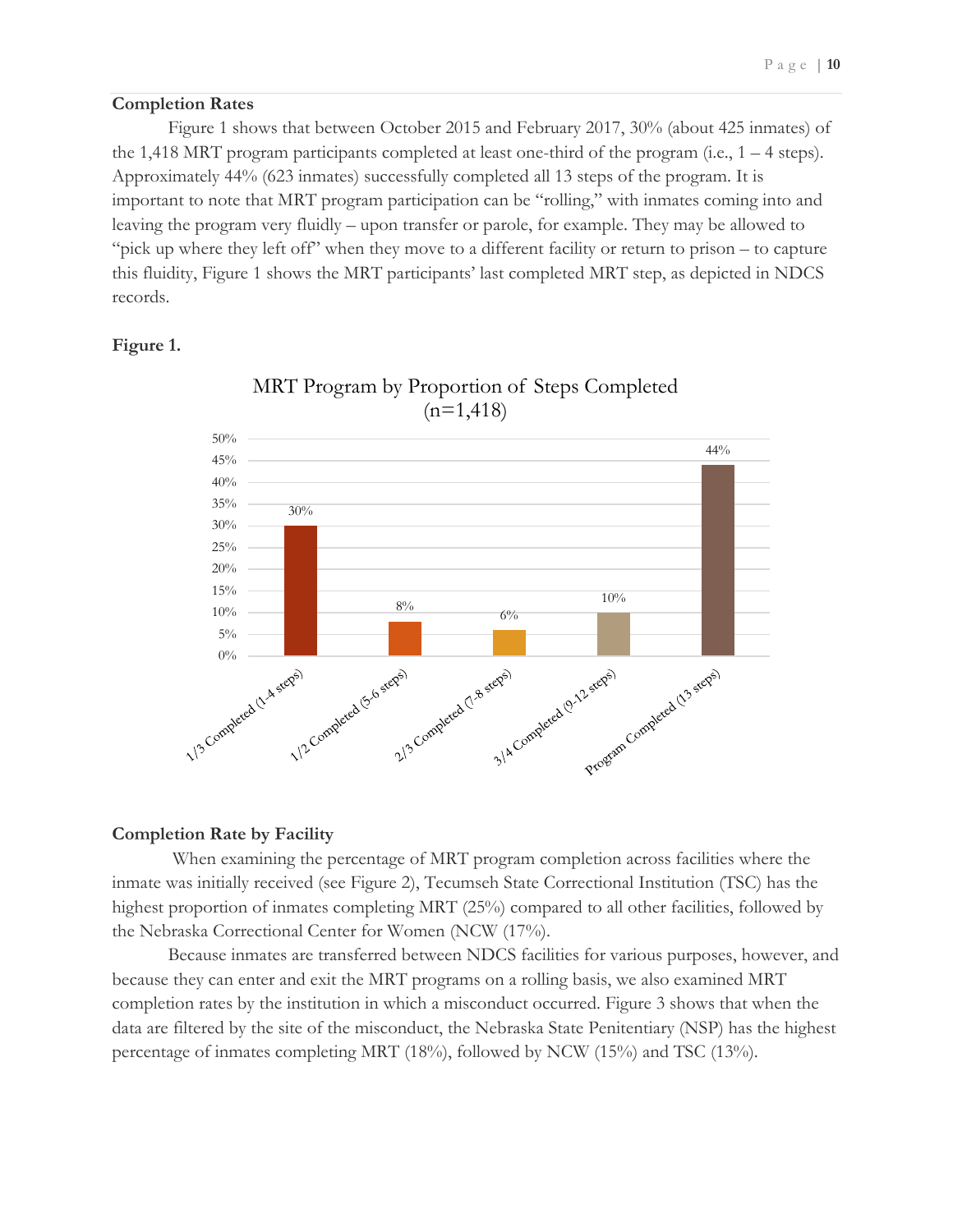### **Figure 2.**



## Percentage of Participants Completing Program (by Facility Received)

## **Figure 3.**



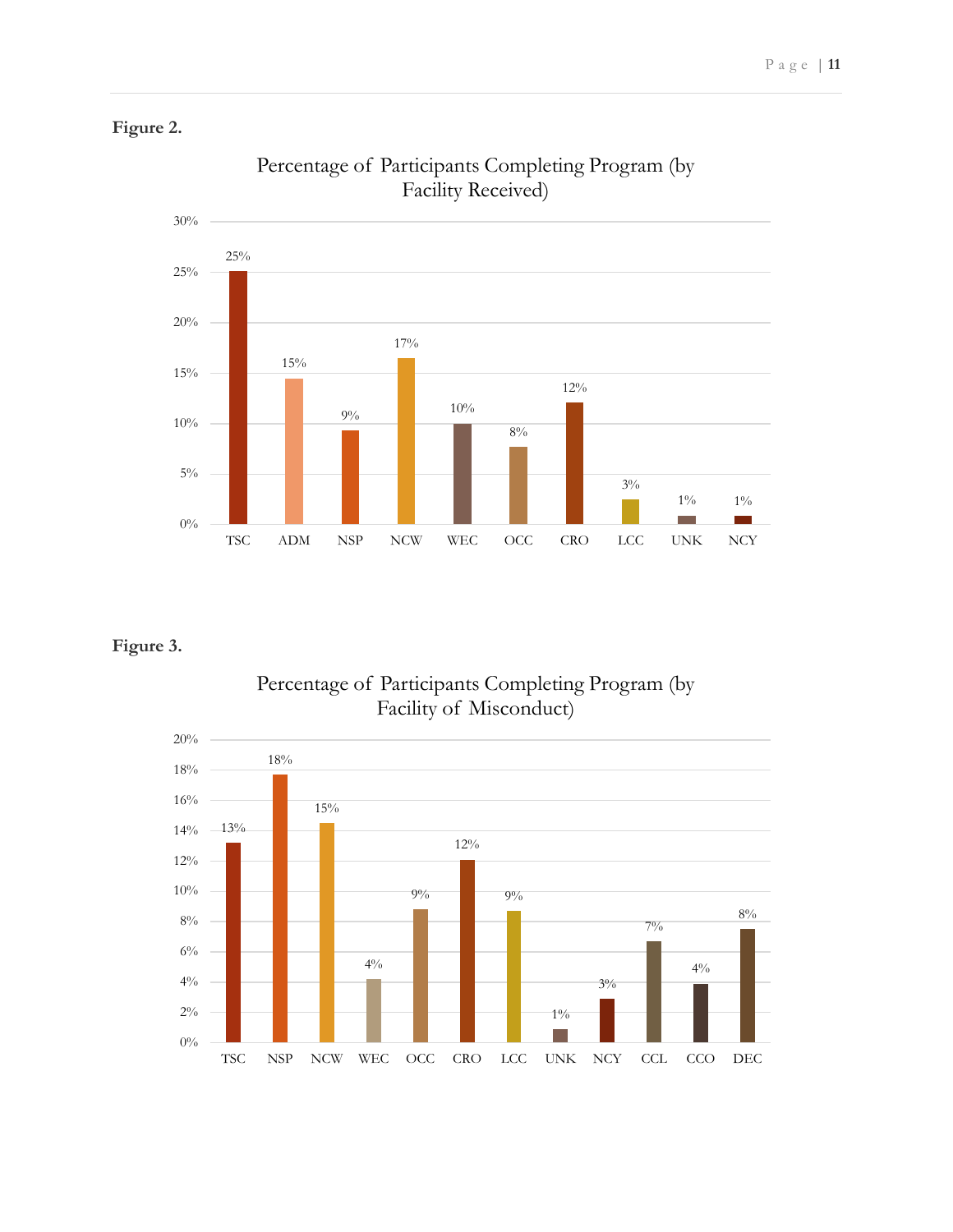#### **Time-Ordered Outcomes for MRT and Comparison Groups**

Table 2 provides the percentage of MRT participants who engaged in misconducts and violated parole compared to the inmates in the comparison group. As mentioned, in many cases, inmates tend to start participating in the MRT program soon after they engaged in a misconduct or violated parole. Therefore, it was important to determine if their participation in the MRT program was a *result* of the misbehavior (i.e., they enrolled in MRT after they misbehaved) or an *antecedent* to it. Recall from Table 1 that the MRT group higher rates of misconducts when temporal order was not established between MRT participation and misconducts or parole revocation. We were able to determine if the misconduct and parole violation occurred before the inmate began the MRT program ("Occurred before MRT"), or whether it occurred after they began the program ("Occurred after MRT"), and the results are presented below in Table 2, and Figures 4 and 5. These results demonstrate that more inmates in the MRT group engaged in misconducts *prior to* enlisting in the MRT program (approximately 27% for Class 1 misconducts and 28% for Class 2 misconducts) than those inmates who had some form of MRT program participation first (almost 5% versus 8%, respectively). This reflects the fact that many inmates chose to participate in the program in the aftermath of misbehavior, and underscores the importance of establishing temporal ordering between MRT participation and outcomes. Similarly, 31% of MRT participants violated parole *prior to* beginning the program, compared to only 6% who did so after they had started (or completed) the MRT program.

|                          | <b>Occurred</b><br><b>Before MRT</b> | Comparison<br>Group | Significantly<br>Different? | <b>Occurred</b><br><b>After MRT</b> | Comparison<br>Group | Significantly<br>Different? |
|--------------------------|--------------------------------------|---------------------|-----------------------------|-------------------------------------|---------------------|-----------------------------|
| <b>Misconducts</b>       |                                      |                     |                             |                                     |                     |                             |
| Class 1 Misconduct       | 26.6                                 | 28.3                |                             | 4.8                                 | 28.3                | <b>Yes</b>                  |
| Class 2 Misconduct       | 28.2                                 | 32.4                | Yes                         | 8.3                                 | 32.4                | Yes                         |
| No Misconduct            | 32.1                                 | 39.4                | Yes.                        | 32.1                                | 39.4                | Yes                         |
|                          |                                      |                     |                             |                                     |                     |                             |
| <b>Parole Revocation</b> |                                      |                     |                             |                                     |                     |                             |
| Parole Revocation        | 31.0                                 | 50.2                | <b>Yes</b>                  | 6.3                                 | 50.2                | Yes                         |
| No Parole<br>Revocation  | 62.7                                 | 49.8                | Yes                         | 62.7                                | 49.8                | Yes                         |

| Table 2. Time-Ordered Outcomes by Group (%) |  |
|---------------------------------------------|--|
|---------------------------------------------|--|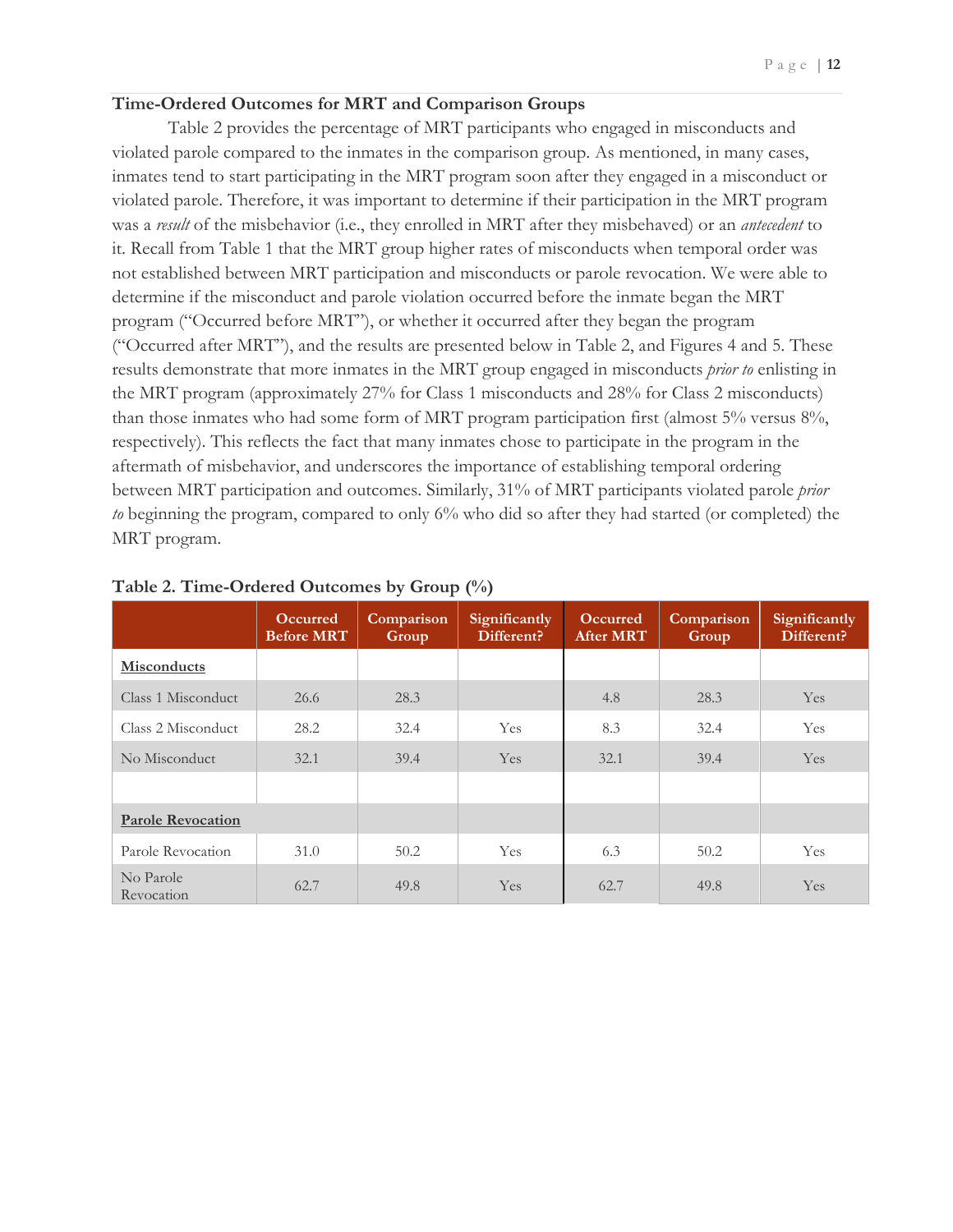

**Figure 4.** 

Relative to the comparison group, both MRT groups (those who engaged in misbehavior before versus after MRT program participation) had significantly fewer Class 2 misconducts and parole violations, but the differences were most pronounced among the post-MRT group and the comparison group. Fewer MRT group members engaged in Class 1 misconducts (5% versus 28% of the comparison group), Class 2 misconducts (8% versus 32%), and parole revocations (6% versus 50%) *after* MRT participation than the comparison group, and these differences appear fairly robust. **Overall, these results suggest that MRT participation is significantly associated with lower rates of Class 1 and Class 2 misconducts, as well as lower rates of parole revocation.** 



**Figure 5.**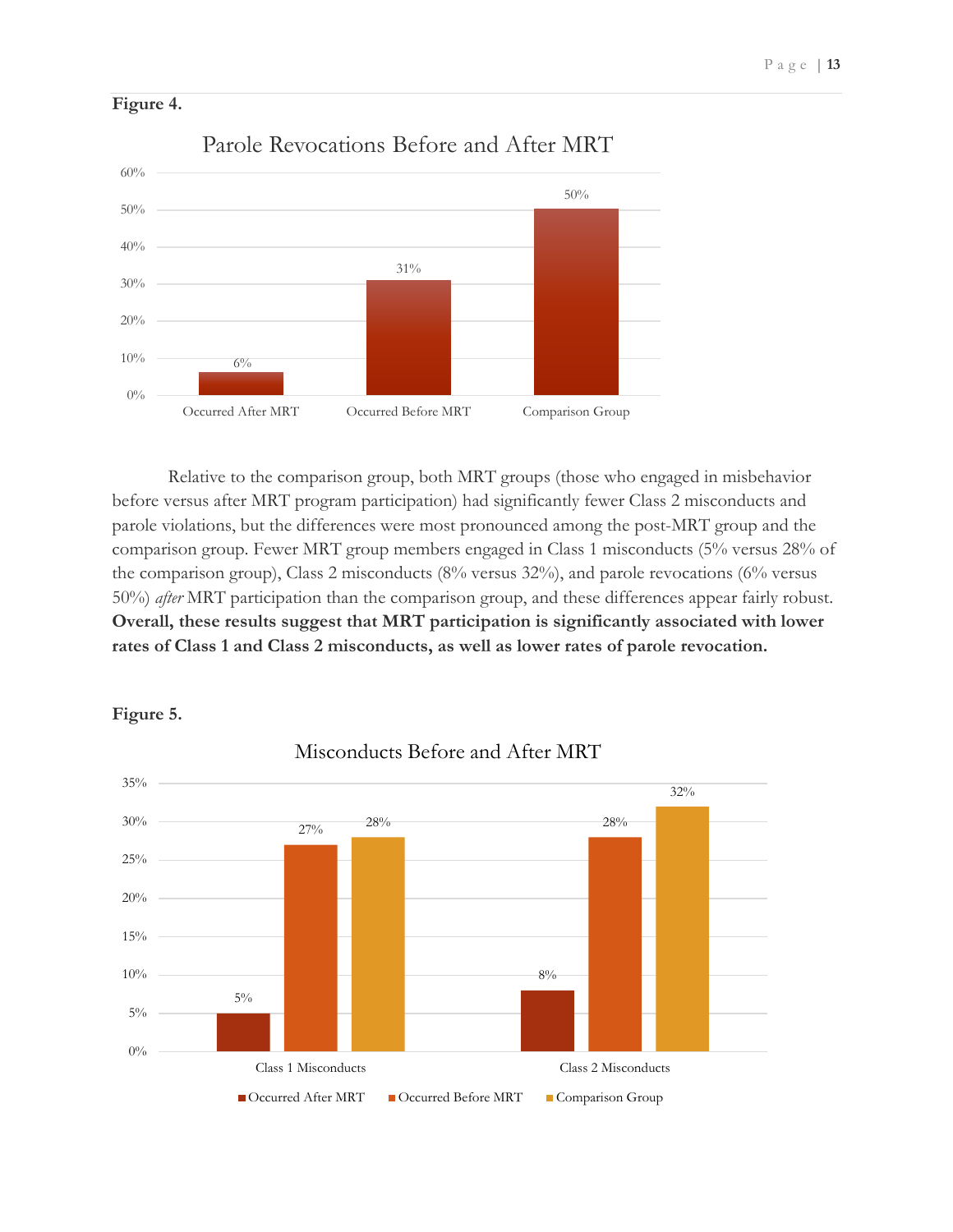#### **Characteristics of MRT Participants who Violate Parole**

Since returning to prison (violating parole) is a major concern for prison administrators and public safety officials, we examined the demographic and institutional factors that characterize MRT participants who violated their parole, compared to the comparison group (see Tables 3 and 4) in order to determine whether parole violations are more likely for certain MRT participants relative to the comparison group. Results in Table 3 reveal that MRT participants whose parole was revoked after MRT participation were primarily male, white, and had previously been placed under NDCS supervision (46%). MRT participants who violated their parole before beginning the MRT program were also primarily male, white and almost 40% had previously been incarcerated at an NDCS facility. Comparatively, the comparison group was overwhelmingly male, white, and fewer had been previously at an NDCS facility.

The MRT groups and comparison group were significantly different on a number of characteristics – including gender, race (white, other race), and prior NDCS placement. There were more female, white, and "other" race inmates and those with prior NDCS placements in the MRT groups and inmates who violated parole after MRT were more likely to be black. The comparison group had more Hispanic inmates than the MRT group who violated parole before entering the MRT program.

|                         | <b>Revocation</b><br><b>Occurred</b><br><b>Before MRT</b> | Comparison<br>Group | Significantly<br>Different? | Revocation<br><b>Occurred</b><br><b>After MRT</b> | Comparison<br>Group | Significantly<br>Different? |
|-------------------------|-----------------------------------------------------------|---------------------|-----------------------------|---------------------------------------------------|---------------------|-----------------------------|
| Male                    | 69.9                                                      | 90.2                | Yes                         | 74.4                                              | 90.2                | <b>Yes</b>                  |
| Female                  | 30.1                                                      | 9.8                 | Yes                         | 25.6                                              | 9.8                 | Yes.                        |
| Age                     | 36.7                                                      | 39.30               |                             | 34.5                                              | 39.30               |                             |
| White                   | 63.3                                                      | 57.7                | Yes                         | 58.9                                              | 57.7                | Yes.                        |
| <b>Black</b>            | 21.6                                                      | 25.0                |                             | 27.8                                              | 25.0                | <b>Yes</b>                  |
| Hispanic                | 8.2                                                       | 11.8                | Yes                         | 8.9                                               | 11.8                |                             |
| Other                   | 1.6                                                       | 0.6                 | Yes                         | 2.2                                               | 0.6                 | <b>Yes</b>                  |
| Prior NCDS<br>Placement | 39.9                                                      | 34.7                | Yes                         | 46.7                                              | 34.7                | Yes                         |
| $N =$                   | 439                                                       | 7,888               |                             | 90                                                | 7,888               |                             |

#### **Table 3. Demographic Comparisons (%)**

Again, MRT participation appears to be significantly related to whether inmates also participate in other forms of programming. Table 4 demonstrates that significantly more MRT participants (regardless of whether their revocation occurred before or after MRT program participation) also participated in substance use programming, while MRT participants who violated parole before MRT began were more likely to participate in clinical violence-related programming and sex offender programming, relative to the comparison group. Further, those who violated parole after MRT programming were less likely to have been incarcerated for a felony offense compared to the comparison group and were more likely to have been incarcerated for a misconduct. MRT participants were also less likely to have been in restrictive housing.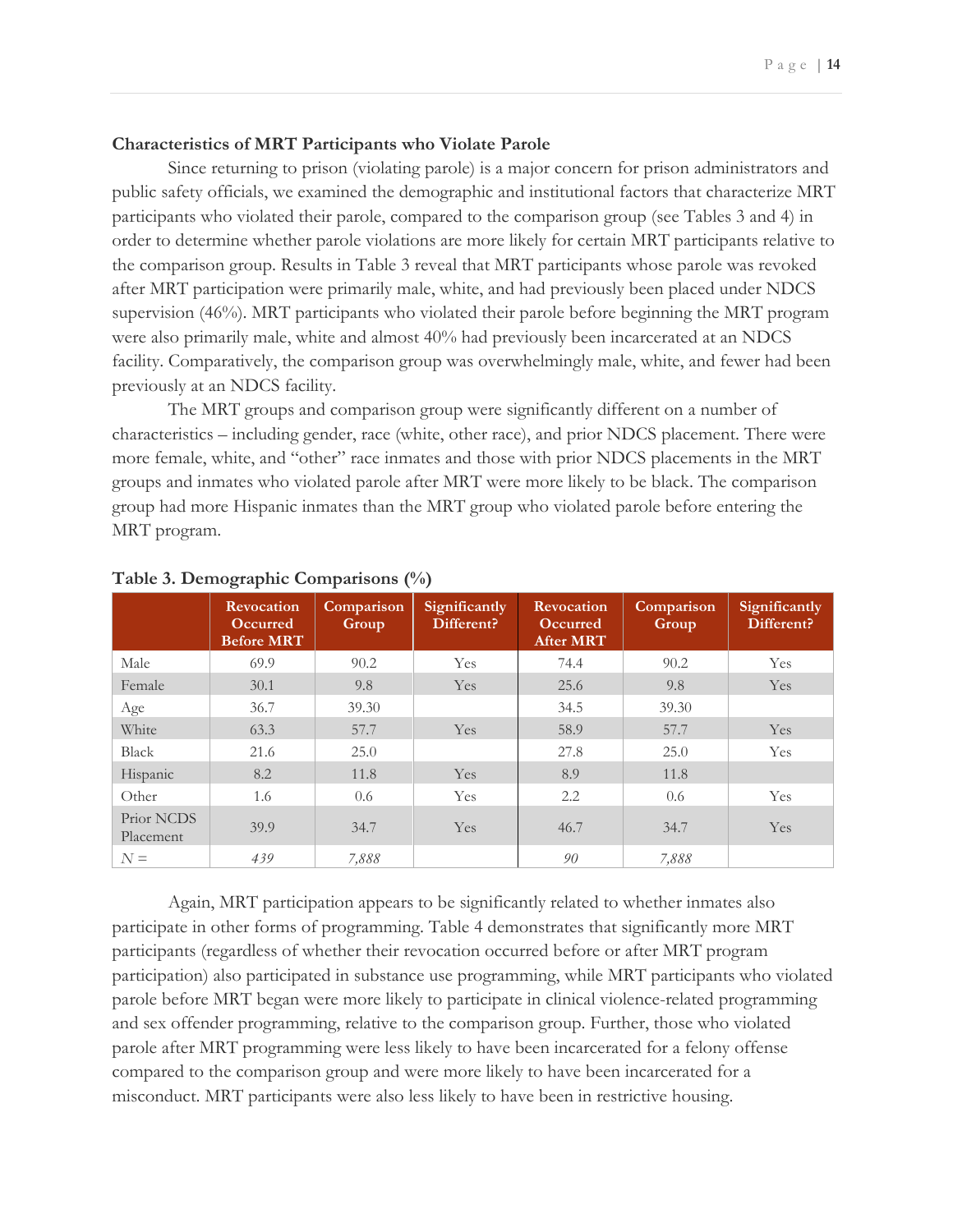|                                       | <b>Revocation</b><br><b>Occurred</b><br><b>Before</b><br><b>MRT</b> | Comparison<br>Group | Significantly<br>Different? | <b>Revocation</b><br><b>Occurred</b><br><b>After MRT</b> | Comparison<br>Group | Significantly<br>Different? |
|---------------------------------------|---------------------------------------------------------------------|---------------------|-----------------------------|----------------------------------------------------------|---------------------|-----------------------------|
| <b>Institutional Programming</b>      |                                                                     |                     |                             |                                                          |                     |                             |
| Clinical Substance<br>Use Program     | 56.7                                                                | 0.0                 | Yes                         | 62.2                                                     | 0.0                 | Yes.                        |
| Clinical Violence-<br>Related Program | 7.5                                                                 | 0.0                 | Yes                         | 5.6                                                      | 0.0                 |                             |
| Clinical Sex<br>Offender Program      | 1.6                                                                 | 0.0                 | Yes                         | 0.0                                                      | 0.0                 |                             |
| <b>Institutional Factors</b>          |                                                                     |                     |                             |                                                          |                     |                             |
| Felony Offense                        | 94.1                                                                | 93.0                |                             | 91.1                                                     | 93.0                | Yes                         |
| Misdemeanor<br>Offense                | 5.9                                                                 | 7.0                 |                             | 8.9                                                      | 7.0                 | <b>Yes</b>                  |
| Parole Eligible                       | 31.7                                                                | 16.8                | Yes.                        | 100.0                                                    | 16.8                | Yes.                        |
| Restrictive Housing                   | 19.9                                                                | 27.4                | Yes                         | 24.4                                                     | 27.4                | Yes                         |
| $N =$                                 | 439                                                                 | 7,888               |                             | 90                                                       | 7,888               |                             |

#### **Table 4. Institutional Factors**

#### **Completion Rates for those with Misconducts and Revocations**

Table 5 shows the percentage of MRT participants who engaged in misconducts or violated parole (before and after MRT participation began) and how many steps of the MRT program they completed. The top half of the table shows no clear pattern where the number of MRT steps is related to a reduction in misconducts or revocations in the MRT group who misbehaved prior to beginning the program. These numbers are also portrayed in Figure 6 below, and show that about 20-40% of the inmates in this group engaged in misconduct before beginning the program, and 25- 50% violated parole before entering the program.

The bottom half of the table, however, shows a pattern where there is a general decline with the number of MRT steps completed among the group that misbehaved after the program began. For instance, of those inmates who completed  $1/3$  of the MRT program (or 1-4 steps), about 6% engaged in a Class 1 misconduct after starting it, compared to approximately 4% who completed all 13 steps. These results are even more pronounced for the Class 2 misconducts and parole violations: 12% of participants who completed 1/3 of the program engaged in Class 2 misconduct after beginning the program, compared to only 6% of those who completed all 13 steps of the program. For revocations, 10% of those completing 1/3 of the program violated their parole after beginning the program, versus 3% of those who completed all steps of the MRT program (see also Figure 7).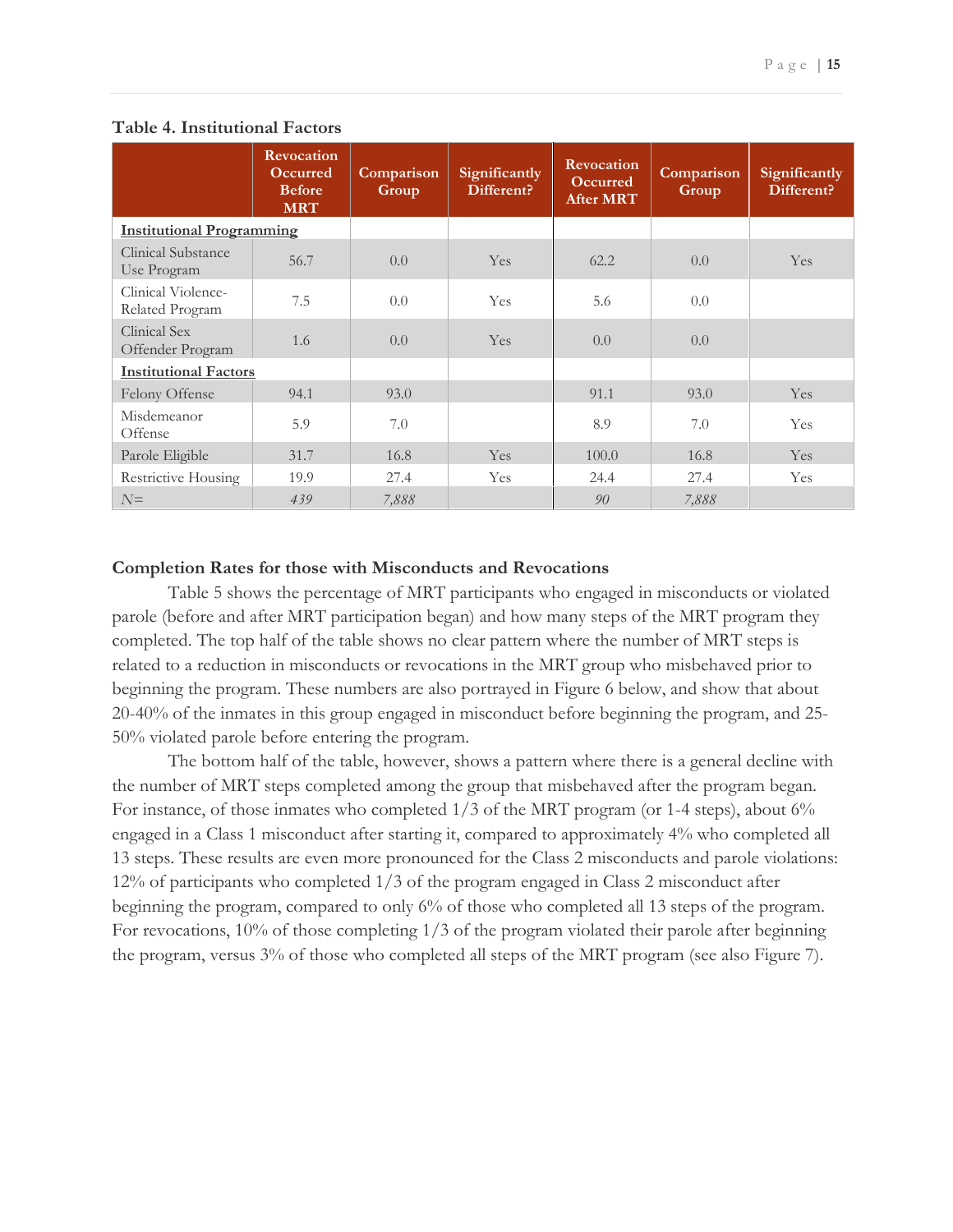|                                    | $1/3$ Steps | $1/2$ Steps | $2/3$ Steps | $3/4$ Steps | <b>All Steps</b> | Average<br><b>Number</b><br><b>Steps</b> |
|------------------------------------|-------------|-------------|-------------|-------------|------------------|------------------------------------------|
| <b>Outcomes Before MRT Program</b> |             |             |             |             |                  |                                          |
| Class 1<br>Misconduct              | 23.9        | 21.1        | 25.8        | 27.0        | 29.5             | 8.89                                     |
| Class 2<br>Misconduct              | 27.2        | 28.1        | 38.7        | 27.6        | 27.6             | 8.39                                     |
| Parole<br>Revocation               | 33.7        | 49.1        | 33.3        | 26.3        | 26.6             | 7.81                                     |
| $N =$                              | 427         | 114         | 93          | 152         | 632              |                                          |
|                                    |             |             |             |             |                  |                                          |
| <b>Outcomes After MRT Program</b>  |             |             |             |             |                  |                                          |
| Class 1<br>Misconduct              | 6.1         | 4.4         | 6.5         | 3.3         | 4.1              | 7.31                                     |
| Class 2<br>Misconduct              | 12.4        | 10.5        | 7.5         | 4.6         | 6.0              | 6.68                                     |
| Revocation                         | 10.1        | 8.8         | 8.6         | 5.3         | 3.3              | 6.20                                     |
| $N =$                              | 427         | 114         | 93          | 152         | 632              |                                          |

### **Table 5. MRT Steps**

## **Figure 6.**

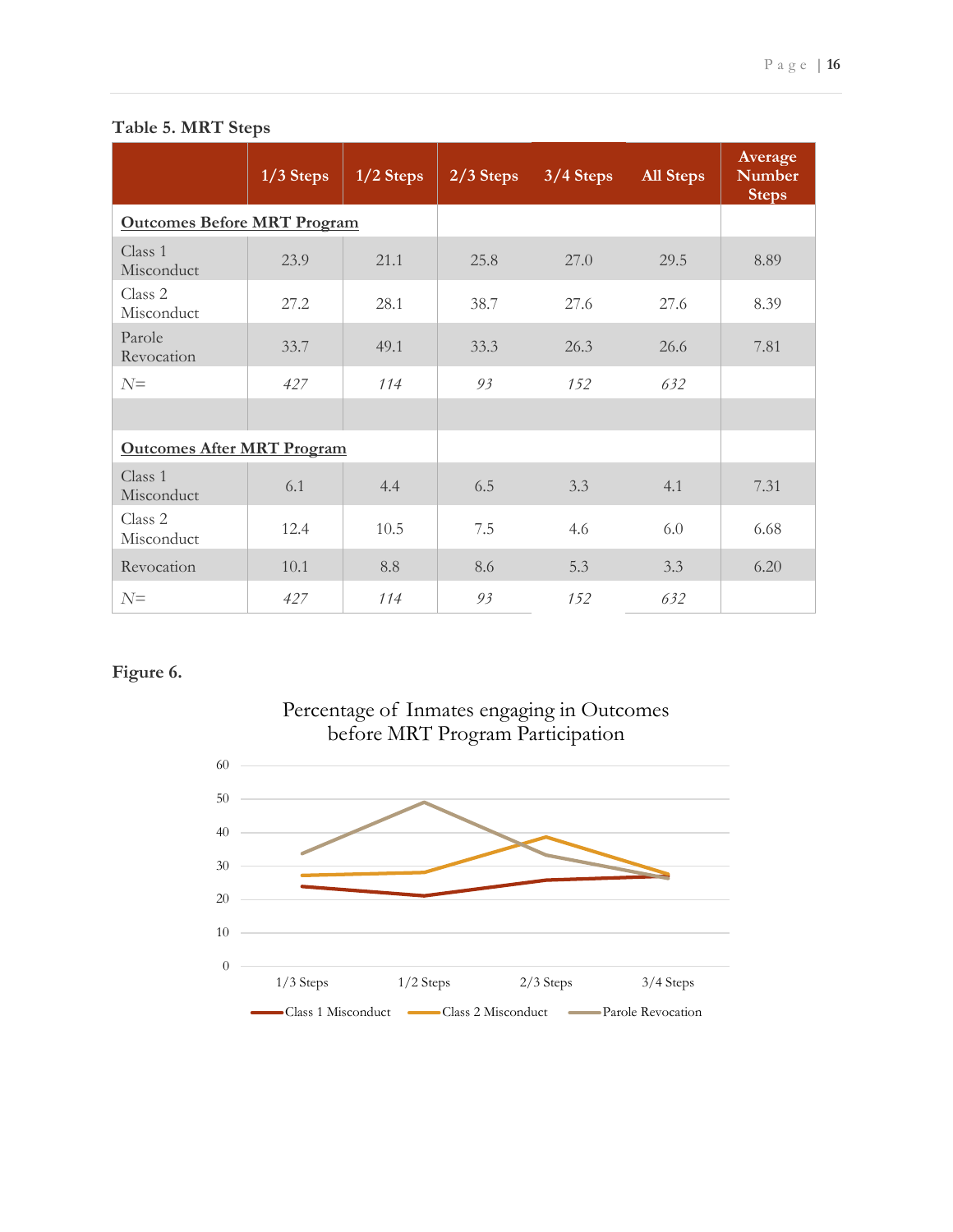



Percentage of Inmates engaging in Outcomes after

Importantly, Figure 7 shows a decline in the likelihood of receiving a Class 1 misconduct or violating parole after participants complete about 2/3 of the program, or about 7-8 steps. There is also a somewhat sharp decline of Class 2 misconducts after participants complete ½ of the MRT steps, or about 5-6 steps.

#### **Who Participates in MRT Programming?**

Table 6 shows that although more female inmates begin the MRT program (36% compared to 28% of males), more males tend to complete all 13 steps of the program (49% versus 28% for females). Similarly, slightly more black inmates (31%) and Hispanic inmates (30%) begin MRT than whites (28%), but more white inmates (54%) finish all the steps of the program (compared to 45% of blacks and 43% for Hispanics). In short, MRT participants who start the program are most likely to be female, black, and have a prior NDCS placement, but those who finish the program are likely to be males, while, and have had a prior NDCS placement.

|                             | $1/3$ Steps | $1/2$ Steps | $2/3$ Steps | $3/4$ Steps | <b>All Steps</b> | Average<br><b>Number</b><br><b>Steps</b> |
|-----------------------------|-------------|-------------|-------------|-------------|------------------|------------------------------------------|
| Demographic Characteristics |             |             |             |             |                  |                                          |
| Male                        | 28.1        | 6.5         | 5.4         | 10.5        | 49.4             | 8.8                                      |
| Female                      | 36.6        | 13.4        | 10.5        | 11.5        | 28.0             | 7.1                                      |
| Age                         | 35.7        | 34.7        | 34.6        | 38.7        | 36.8             | $\qquad \qquad -$                        |
| White                       | 28.5        | 8.4         | 6.6         | 10.7        | 54.9             | 8.6                                      |
| <b>Black</b>                | 31.5        | 6.7         | 6.7         | 10.0        | 45.1             | 8.4                                      |
| Hispanic                    | 30.6        | 7.3         | 7.3         | 11.3        | 43.5             | 8.4                                      |
| Other Race                  | 7.4         | 8.8         | 4.3         | 7.2         | 3.9              | $\qquad \qquad -$                        |
| Prior NCDS<br>Placement     | 30.8        | 8.8         | 6.2         | 12.2        | 42.0             | 8.3                                      |

#### **Table 6. MRT Steps**

"Other" Race includes NA, Asian, and Other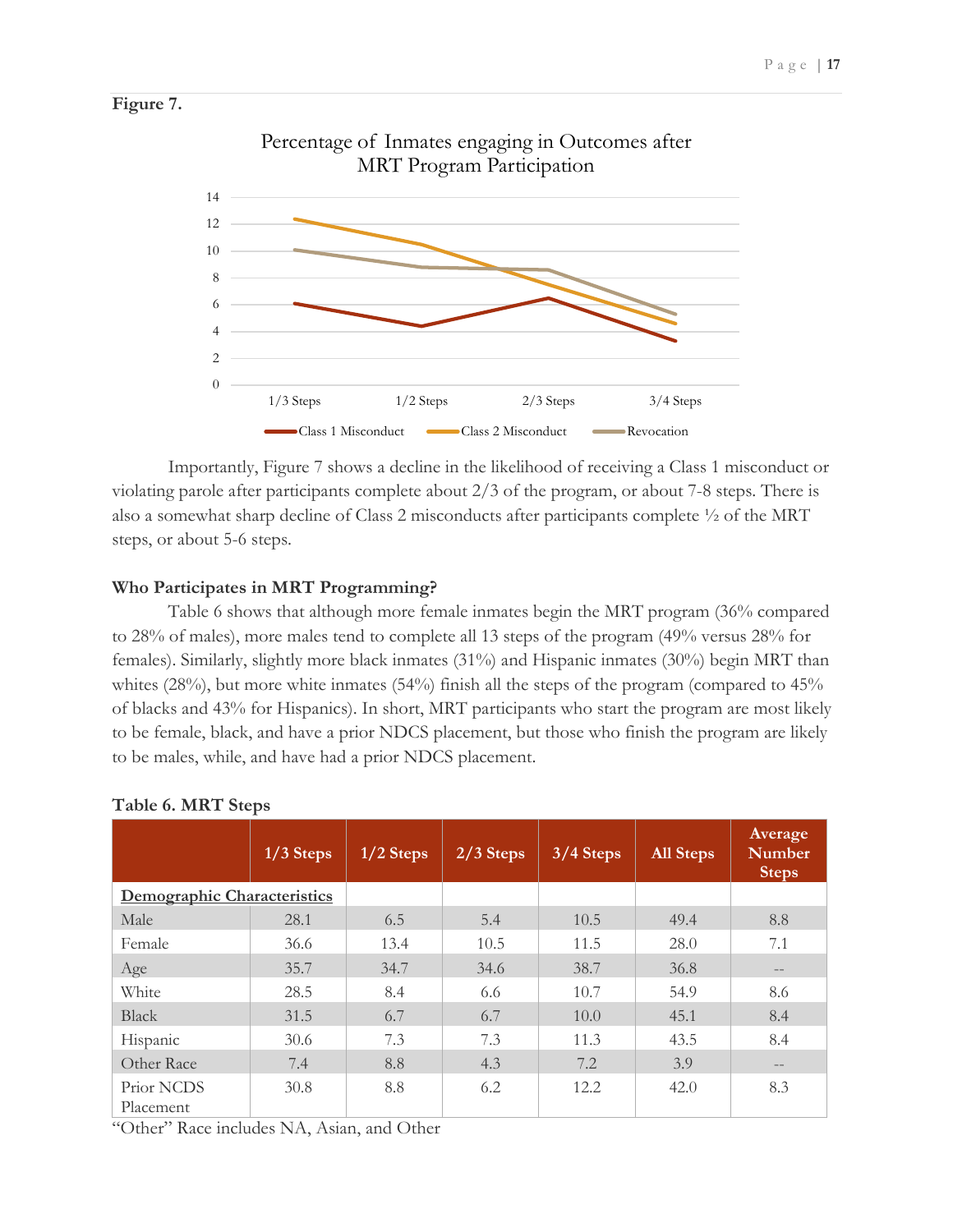Involvement in other institutional programming (e.g., clinical substance use) is highly likely to co-occur with MRT completion – over 40% of those inmates who completed MRT also participated in other clinical programs offered at NDCS (see Table 7). Nonetheless, a large proportion of MRT completers (45%) are felony offenders, followed by 36% who are misdemeanor offenders. Almost a third are parole eligible, and 41% had been in restricted housing at some point during their incarceration.

|                                       | $1/3$ Steps | $1/2$ Steps | $2/3$ Steps | 3/4 Steps | <b>All Steps</b> | Average<br><b>Number</b><br><b>Steps</b> |
|---------------------------------------|-------------|-------------|-------------|-----------|------------------|------------------------------------------|
| <b>Institutional Programming</b>      |             |             |             |           |                  |                                          |
| Clinical Substance<br>Use Program     | 28.9        | 9.3         | 5.9         | 9.7       | 46.2             | 8.5                                      |
| Clinical Violence-<br>Related Program | 20.9        | 4.5         | 7.3         | 10.0      | 57.3             | 9.7                                      |
| Clinical Sex<br>Offender<br>Program   | 27.0        | 5.4         | 13.5        | 13.5      | 40.5             | 8.3                                      |
|                                       |             |             |             |           |                  |                                          |
| <b>Institutional Factors</b>          |             |             |             |           |                  |                                          |
| Felony Offense                        | 29.9        | 8.0         | 6.6         | 10.4      | 45.0             | 8.4                                      |
| Misdemeanor<br>Offense                | 33.8        | 8.1         | 5.4         | 16.2      | 36.5             | 7.9                                      |
| Parole Eligible                       | 36.7        | 11.8        | 8.3         | 10.5      | 32.8             | 7.4                                      |
| Restrictive<br>Housing                | 36.1        | 5.8         | 6.7         | 9.6       | 41.7             | 7.9                                      |

#### **Table7. MRT Steps**

## <span id="page-19-0"></span>**Conclusions**

This project sought to provide answers to NDCS regarding four main questions:

1. Which facilities are successfully providing MRT services to inmates?

2. Whether MRT participation reduces institutional misconducts and recidivism among inmates?

3. Whether MRT program participation is related to inmates' participation in other types of programming?

4. Which inmates participate in MRT programming?

It is difficult to provide a precise answer to the first question regarding which facilities provide MRT programming to the most inmates, primarily because inmates are transferred to different facilities. Regardless of whether MRT completion was arranged by the institution in which the inmate was received or where they engaged in misconducts, **Tecumseh State Correctional Institution and**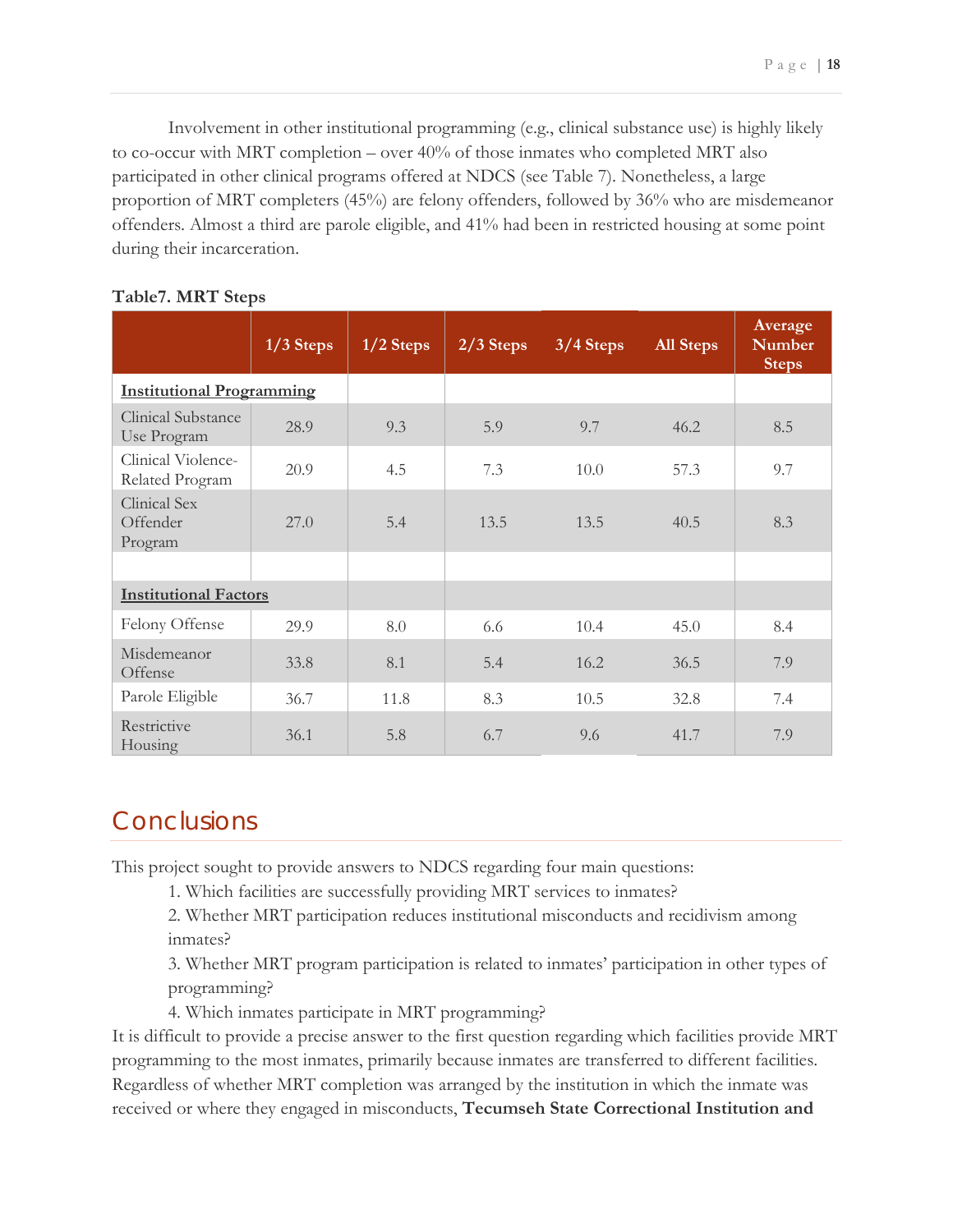#### **the Nebraska Correctional Center for Women have the highest proportion of inmates completing MRT compared to all other facilities.**

The second question – whether MRT programming is associated with reductions in misconducts and parole violations – is easier to answer with the data. The simple answer to this is yes, **MRT program participation is related to lower Class 1 and Class 2 misconducts, as well as parole revocations** – and this is relative to both the comparison group *and* the MRT participants who engaged in misbehavior prior to entering the program. It is very important to determine the temporal order between MRT program participation and misconducts or parole violation, primarily because many inmates begin the MRT program after they misbehave. **Rates of misconduct and parole violations after inmates entered into the MRT program were less than 10%, with rates 2-3 times higher among the comparison group and MRT group who engaged in misbehavior prior to entering into the program. Additionally, completing 2/3 steps of the program appears to exert the most drastic reduction in all outcomes among the MRT group.**

Third, MRT participants are likely to also participate in other institutional programming that is offered at NDCS. We cannot discern if the MRT program involvement preceded inmates' participation in other programming, however. Regardless of the time order, **over 40% of those who completed the MRT program also participated in other clinical programming offered at NDCS**.

Regarding who participates in the MRT program, the answer somewhat depends on whether you look at "starters" in MRT (only completing 1-4 steps) or "completers" of MRT (who have completed all 13 steps), as some of the patterns change. In short, **MRT participants who start the program are most likely to be female, black, and have a prior NDCS placement. Those who finish the program, however, are likely to be male, white, and have a prior NDCS placement.** 

## <span id="page-20-0"></span>Implications and Recommendations

Three recommendations follow from the results of this study.

- **First**, NDCS should continue providing the MRT program at its facilities, since the results of this study suggest that the MRT program is associated with lower levels of misbehavior among inmates. Preferably, NDCS should continue collecting data to further evaluate the program. Along these lines, the program should be evaluated from a *process* standpoint – to determine how well the program is being implemented across facilities.
- **Second**, the results suggest that participants who complete 2/3 of the MRT steps (7-8 steps) might see a precipitous decline in misbehavior. NDCS should focus on keeping participants in the MRT program (i.e., reduce dropouts) as long as possible (but preferably at least to 7 steps) in order to realize the greatest benefits of the program.
- **Third**, although more women and black inmates began the MRT program, males and white inmates were more likely to complete the program. Thus, NDCS should focus on keeping women and minority inmates from dropping out of the program prematurely.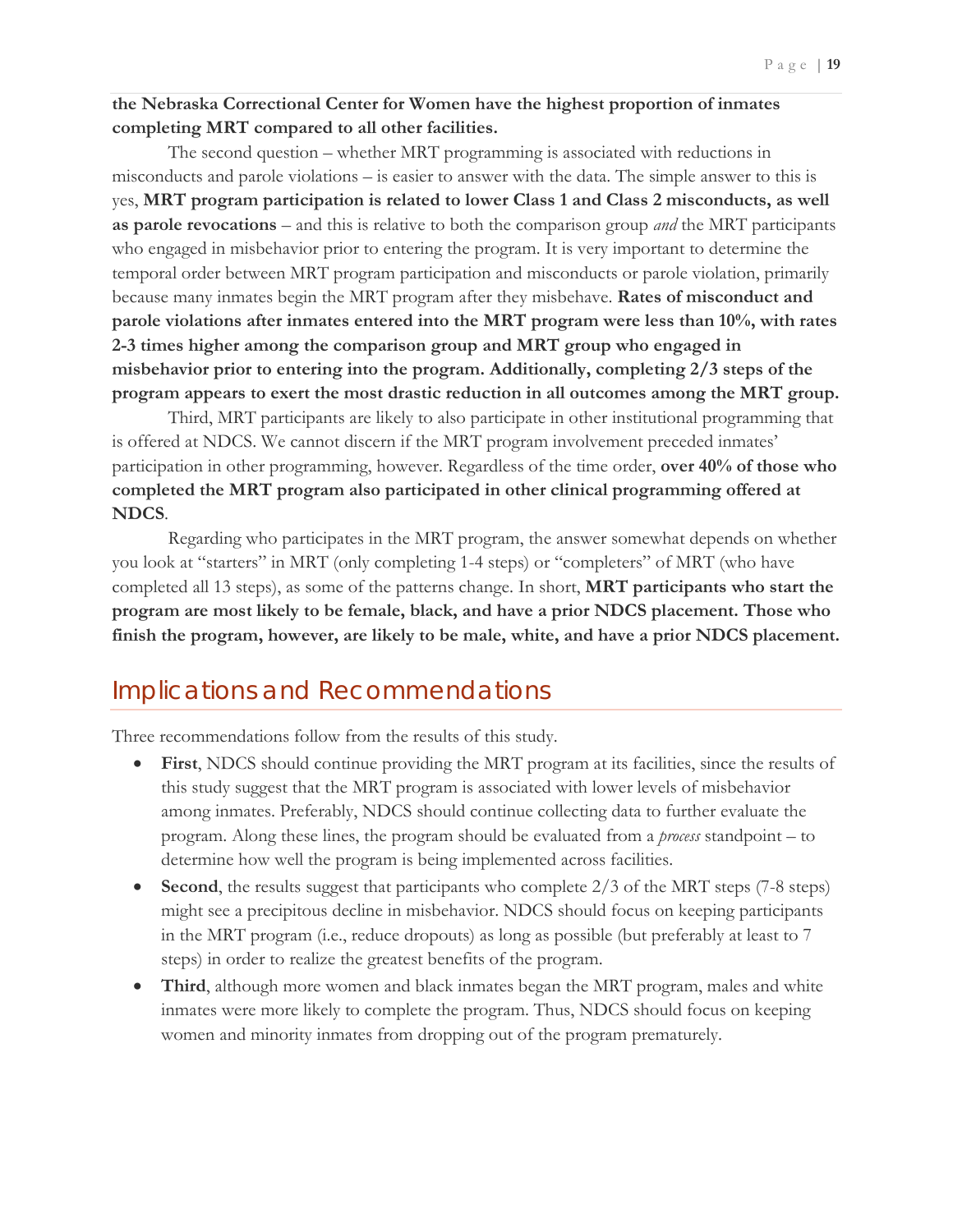## <span id="page-21-0"></span>Limitations

This study is not without limitations, which must be considered to understand these results. **First**, we have no measure of how well the MRT program is implemented across NDCS facilities. A measure of fidelity to the program is very important in order to be confident that the program itself is creating the intended results. **Second**, we have no way to tell the location at which inmates in the sample received the majority of MRT programming. This is related to program implementation fidelity, discussed above, and could mean that some MRT programs at some facilities are "better" delivered than others. Tracking this information would be helpful to NDCS administration. **Finally**, we were unable to determine why inmates did not complete the MRT program. That is, we cannot determine whether the non-completers dropped out of the program because they were uninterested or unwilling to attend the program, were released early or were transferred to a facility that did not adequately provide MRT programming, or engaged in bad behavior and were thus dismissed from the program. Understanding the reasons why MRT participants did not complete the program would be helpful for NDCS administrators. Unfortunately, we did not have enough data on this issue to provide reliable results in this report.